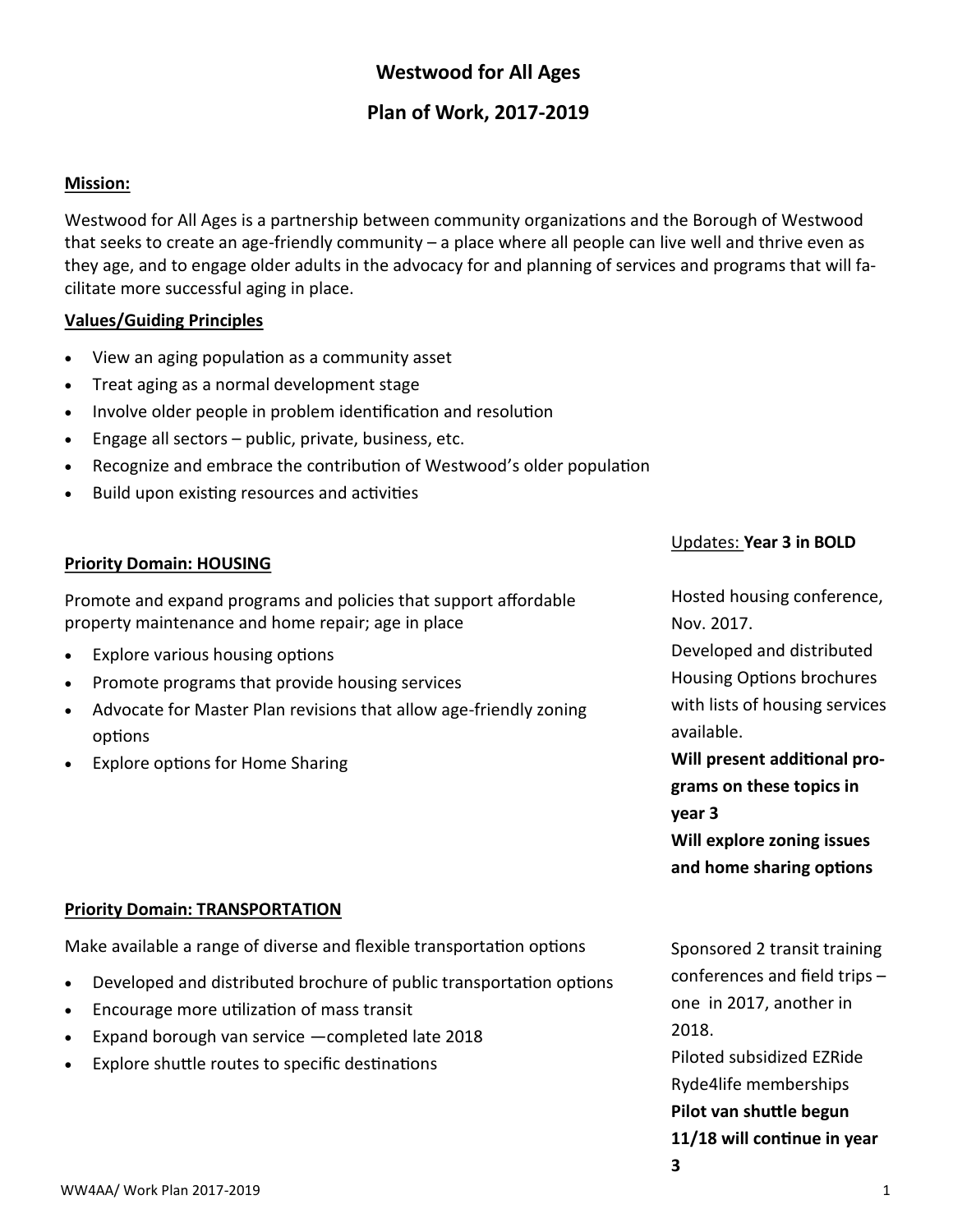### **Priority Domain: COMMUNICATION AND INFORMATION**

Enhance availability of information and linkages to community resources and services; Increase Age-Friendly awareness and advocate for AF policy implementation.

- Establish information "hubs" accessible to older residents with information on services for older residents
- Distribute informational magnets with key services and emergency numbers
- Utilize social media for information dissemination and education
- Establish Senior Advisory Committee of residents over 55
- Distribute bi-monthly newsletters to multiple locations frequented by older residents
- Identify multiple methods for reaching shut-ins
- Ambassadors program developed in 2017 to disseminate information in community settings
- Work with local businesses on understanding age-friendly business practices
- Survey stakeholders, residents on AF needs and awareness of WW4AA efforts.

Community Resource Center "kiosk" launched in 2017 with technology updates in 2018. **Utilize Video loops to disseminate information in center.**

- Over 1000 refrigerator magnets distributed throughout borough.
- Bi-monthly newsletters in print and email
- Website and facebook updated with information on ongoing basis
- Inform/educate public on AF AF efforts and programming through local newspaper press releases, community access TV programming, farmers markets and other of town events
- Engaged clergy council in disseminating information to older parishioners
- Engaged Chamber in discount program.
- **Make AF presentations to all borough committees and departments; civic groups; Chamber of commerce; social clubs.**
- **Survey older adults on needs and awareness of AF efforts**
- **Participate in borough's 125 anniversary celebration**
- **Update directory**
- **Create searchable directory database**
- **Explore installing digital sign in borough**

 $\bullet$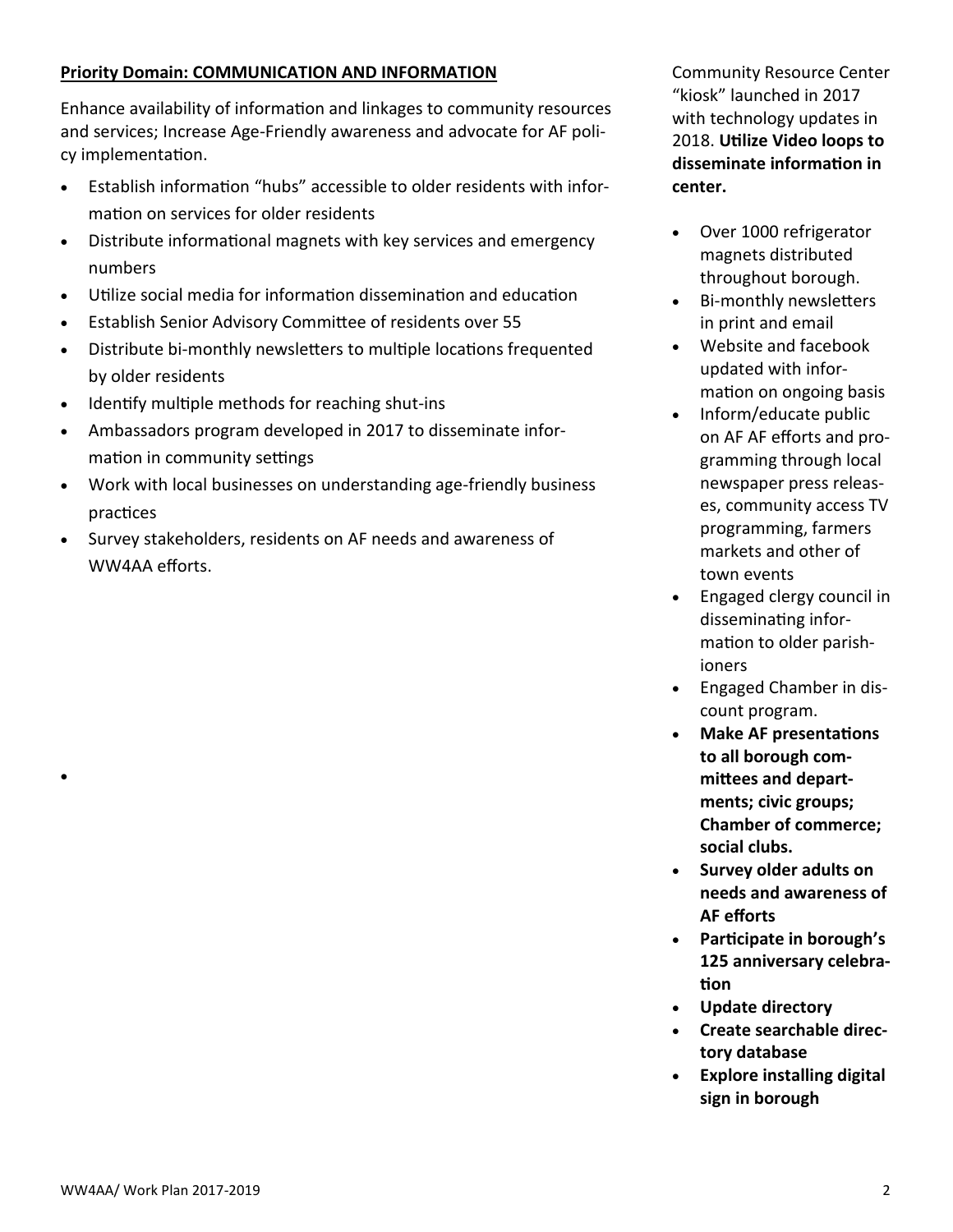### **Priority Domain: SOCIAL INCLUSION**

Provide social support and recognition to residents and engage them in civic life; Promote and Increase effectiveness of outreach to isolated older adults.

- Increase number of older adults participating in civic, recreational and volunteer activities
- Reach out to isolated older adults
- Promote intergenerational programming that bring generations together.
- Hosted town-wide birthday party celebration for older residents with acknowledgements for ones turning 70, 80, 90 and 100. **Will continue to be annual event at library.**
- Collaborate with Interfaith clergy council to reach shut-ins. **Ongoing**
- **Collaborate with Ambulance Core to identify needs of shut-ins and how to best reach them**
- **Participate in borough's 125 year anniversary celebration with fun activities for older residents**
- **Match high school students with older residents for snow shoveling walkways**
- **Library to match older residents with youth to tell their stories as part of library 100 yr anniversary celebration**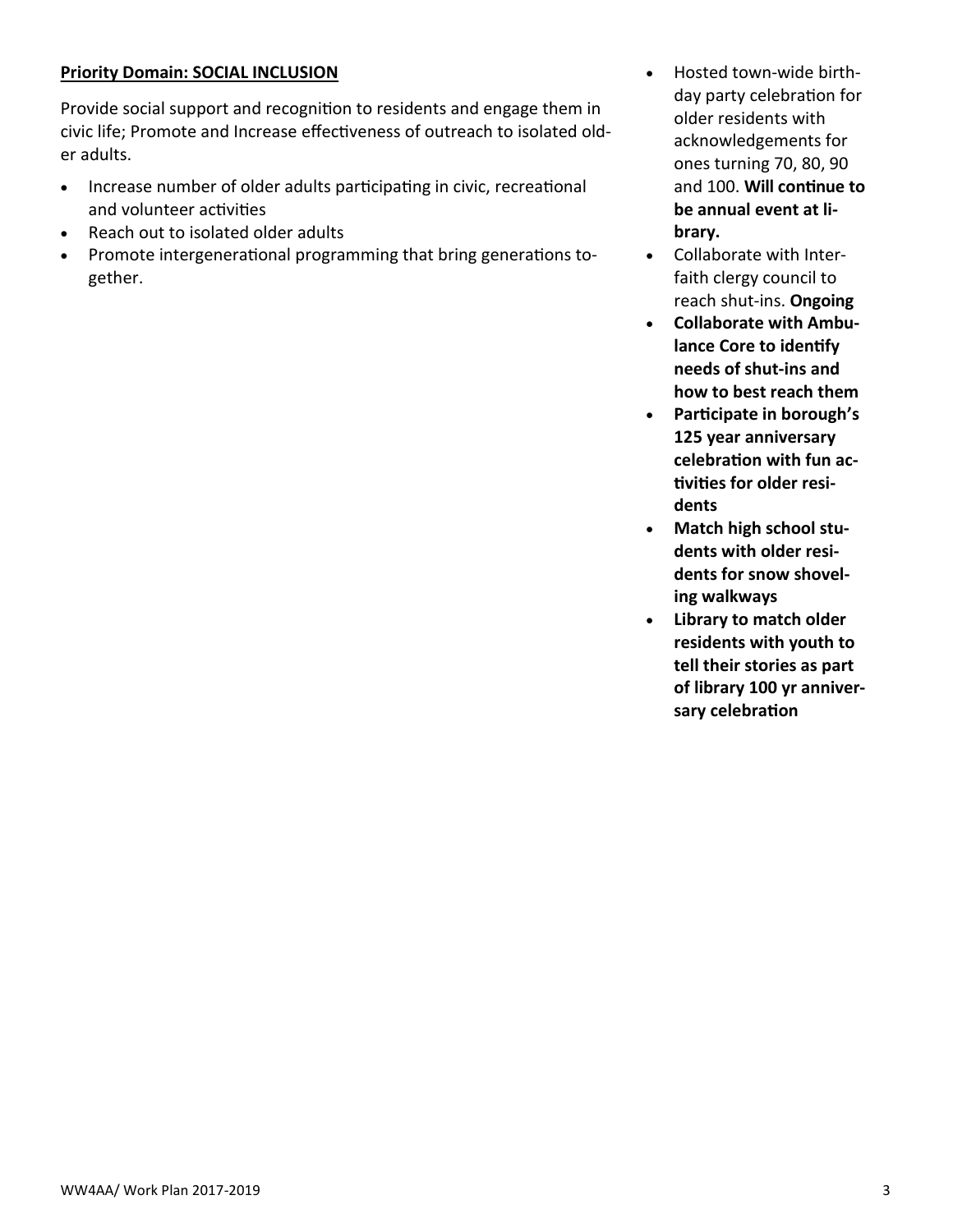## **Priority Domain: OUTDOOR SPACES & BUILDINGS**

Advocate for improved public amenities and enhance pedestrian safety

- Implement Walkability Study recommendations
- Provide pedestrian safety awareness education and training
- Participate in Smart Streets campaign
- Advocate for additional benches on major thoroughfares, CBD and public transporation stops for resting to promote walkability
- Audit public parks for equipment maintenance, bathroom cleanliness, adequate shade and seating.
- Walkability study conducted by NJ-DOT in 2017 with recommendations. **Will advocate for implementation of most needed recommendations**
- Pedestrian flags installed at high-risk interesections. **Campaign to promote usage of flags in 2019. Install in more locations.**
- **Identify where benches are needed and install in 2019**
- **Ambassadors to perform park audits in**
- **Sidewalk audit to identify highest those in highest need of repairs**

#### **Priority Domain: COMMUNITY SUPPORT FOR HEALTH SERVICES**

Promote and provide access to available health and social services

- Provide health related informational programs
- Promote accessible and affordable fitness activities
- Partner with local health care organizations to offer programs and services for screening, education, prevention
- Work with Hackensack Meridian at Pascack Valley to reach goals identified in Community Health Needs Assessment
- Promote grief support groups
- Encourage end-of-life planning
- Work with borough's Social Services director to identify older residents in need of health-related services
- 6-Week Wellness Challenge offered in 2018, **will offer again Spring, 2019**
- Forever Young fitness programs offered for 55+, free for Westwood residents
- Nutrition classes and cooking demonstrations begun in 2018, **continue through June 2019**
- **Monthly Healthy Breakfast workshops beginning Feb 2019**
- **"Self-Care for Chronic Diseases" 6 week program begins April 2019**
- **Mayors Wellness Campaign to offer "Conversations of Your Life" beginning May 2019**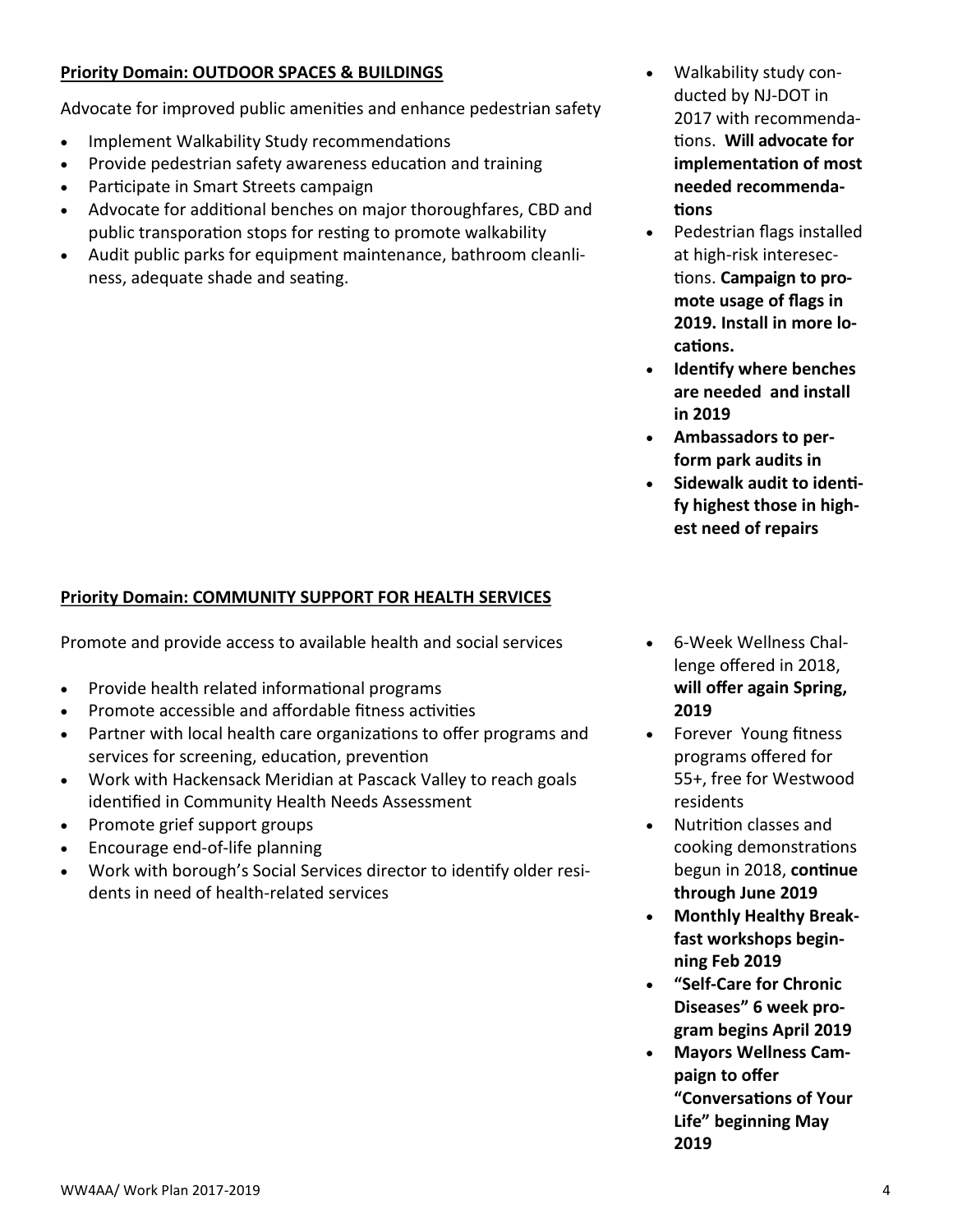### **Priority Domain: CIVIC PARTICIPATION AND ENGAGEMENT**

Increase Awareness of Age Friendly Community; Successfully integrate older adults into the life of the community ; Encourage businesses to adopt age-friendly practices

- Elicit information from older residents on highest areas of need as well as recommendations for implementing changes as needed
- Encourage borough departments and committees to engage older residents as active participants
- Acknowledge contributions of older residents to community
- Encourage businesses to adopt age-friendly practices that attract and retain older adults as customers and employees
- Assure sustainability of Westwood for All Ages
- Mayor established Senior Advisory Committee (SAC) in 2016. Meets monthly and reports to council liaison. Will be a permanent borough volunteer committee
- SAC conducted transportation survey to identify ways to provide better services, 2018.
- Initiated "Senior of the Month" program in borough to acknowledge contributions of older residents. **Will continue monthly on ongoing basis. Library to manage program beginning in 2020.**
- **Make presentations to al borough committees and departments on AF efforts and how to sustain within their own areas beginning March 2019**
- All Ages Ambassadors group established in 2017 tasked with reaching into community as peer leaders to disseminate information on services and programs benefitting older residents.
- Promote Volunteering through the Volunteer Center's Redefining Retirement program
- **Continue to consult with other Age Friendly towns to learn and share best practices**
- **Produced informational video on AF practices for website and social media in 2018. Utilize in meetings.**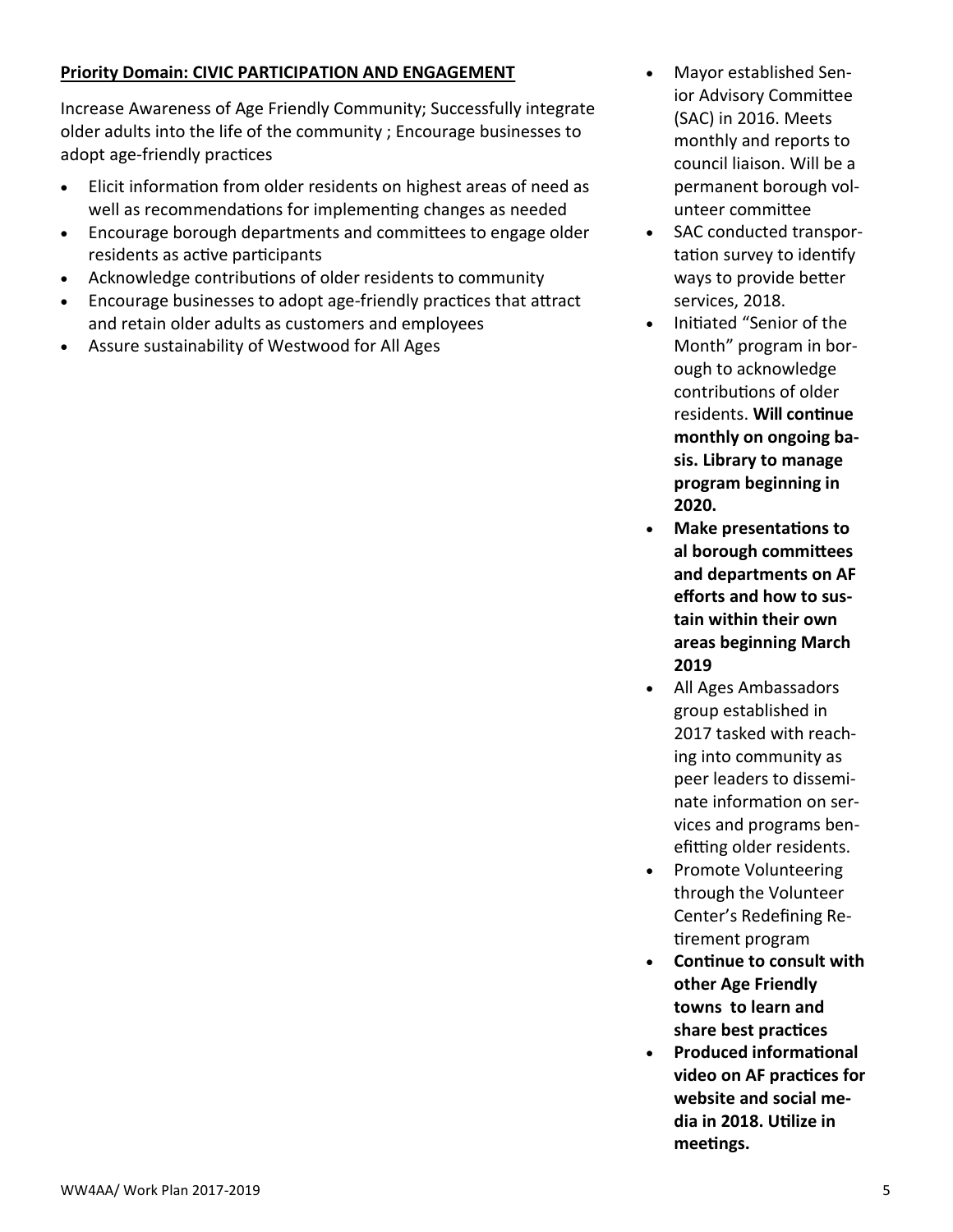| <b>Priority Domain: Communication and Information</b>                                                                                                                                                                                                                                                                                                                                                                                                                                                                                                                                                                   |                                                                                                                                                                                                 |                                                                                                                                                         |                                                                          |                                                                           |                                                                                                                                                                                                                                  |                                                                                                                                                                                                |                                                                                                                                                                                                                                                        |                                           |                                               |
|-------------------------------------------------------------------------------------------------------------------------------------------------------------------------------------------------------------------------------------------------------------------------------------------------------------------------------------------------------------------------------------------------------------------------------------------------------------------------------------------------------------------------------------------------------------------------------------------------------------------------|-------------------------------------------------------------------------------------------------------------------------------------------------------------------------------------------------|---------------------------------------------------------------------------------------------------------------------------------------------------------|--------------------------------------------------------------------------|---------------------------------------------------------------------------|----------------------------------------------------------------------------------------------------------------------------------------------------------------------------------------------------------------------------------|------------------------------------------------------------------------------------------------------------------------------------------------------------------------------------------------|--------------------------------------------------------------------------------------------------------------------------------------------------------------------------------------------------------------------------------------------------------|-------------------------------------------|-----------------------------------------------|
|                                                                                                                                                                                                                                                                                                                                                                                                                                                                                                                                                                                                                         | Goal: Enhance availability of information and linkages to community resources/services                                                                                                          |                                                                                                                                                         |                                                                          |                                                                           |                                                                                                                                                                                                                                  |                                                                                                                                                                                                |                                                                                                                                                                                                                                                        |                                           |                                               |
| Collaborating Organizations: Westwood Library, HUMCPascack Valley, Jewish Home at Home; Chamber of<br>Commerce, Riley Senior Center, Westwood Recreation Center, Westwood Municipal Government, Bergen Volunteer<br>Center, Jewish Family Services, North Jersey Villages; Bergen Family Services, Alzheimer's Association of New<br>Jersey                                                                                                                                                                                                                                                                             |                                                                                                                                                                                                 |                                                                                                                                                         |                                                                          |                                                                           |                                                                                                                                                                                                                                  |                                                                                                                                                                                                |                                                                                                                                                                                                                                                        |                                           |                                               |
| <b>Communication</b><br>Metrics &<br>By Whom<br><b>Resources and Support</b><br><b>Potential Barriers</b><br><b>Plan for</b><br><b>Timeframe</b><br><b>Progress Tracking</b><br><b>Activities</b><br>(financial, human, political,<br>(who will supervise this<br>or Resistance<br>Implementation<br>(important dates for<br>(what needs to be<br>(who, what, when,<br>larger community-wide<br>activity and serve on<br>how to distribute<br>(and approaches<br>completion of steps)<br>and how will data<br>done)<br>the team?)<br>to address these)<br>info and who<br>systems)<br>be collected?)<br>should receive) |                                                                                                                                                                                                 |                                                                                                                                                         |                                                                          |                                                                           |                                                                                                                                                                                                                                  |                                                                                                                                                                                                |                                                                                                                                                                                                                                                        |                                           |                                               |
|                                                                                                                                                                                                                                                                                                                                                                                                                                                                                                                                                                                                                         |                                                                                                                                                                                                 |                                                                                                                                                         | <b>Available</b>                                                         | <b>Needed</b>                                                             | Progress as of<br>11/1/2018                                                                                                                                                                                                      | <b>Plan for Year 3</b>                                                                                                                                                                         |                                                                                                                                                                                                                                                        |                                           |                                               |
| Compose data base of<br>local resources                                                                                                                                                                                                                                                                                                                                                                                                                                                                                                                                                                                 | Done by Project Intern, early<br>2017 Technical support<br>consultant, team includes<br>library and senior Center,<br><b>Supervised by Consultant</b><br>with guidance from Access<br>Committee | Data compiled 1/30/17;<br>Directory made part of<br>Website early February,<br>Data sharing software<br>completed 6/1/17                                | Data for<br>compilation,<br>project intern,<br>expertise of<br>committee | integrate with<br>Borough systems                                         | Fech consultant to Systems may not be<br>compatible.<br>Professional services<br>will be used to bridge<br>gaps                                                                                                                  | <b>Team</b> will<br>communicate by<br>email regularly.<br>Progress will be<br>shared with Access<br>Committee. Rollout<br>will be incorporated in<br><b>Information Hub</b><br>ribbon cutting. | Product will be<br>reviewed for<br>comprehensiveness<br>and quality by Project<br>Manager                                                                                                                                                              | Database continually<br>updated as needed | Ongoing updates as<br>needed                  |
| Complete Age Friendly<br><b>Business Survey--start</b><br>by introducing age<br>friendly elements                                                                                                                                                                                                                                                                                                                                                                                                                                                                                                                       | Supervised--Consultant,<br>staffed- project intern                                                                                                                                              | Orientation meeting March.<br>2017; Survey to be<br>completed in May and<br>businesses recognized at<br>award ceremony at the<br>beginning of September | Chamber of<br>Commerce                                                   | Staffing for data<br>compilation;<br>recognition event<br>printing decals | Need to ensure follow<br>through and<br>participation. Are<br>stepping back and<br>doing more<br>orientation before<br>surveys will be<br>completed. Will offer<br>Age Friendly window<br>sticker and publicity<br>as incentive. | Project will be<br>publicized through<br>press coverage and<br>an event that will be<br>advertised through<br>social media and<br>press                                                        | 1- Number of<br>businesses contacted<br>2- Number of<br>businesses completing<br>survey 3- Number of<br>businesses approved 4<br>attendance at<br>recognition event.<br>Data to be collected by<br>Project Intern at<br>completion of the<br>activity. | On HOLD until 2019                        | Re-implement<br>original goals and<br>actions |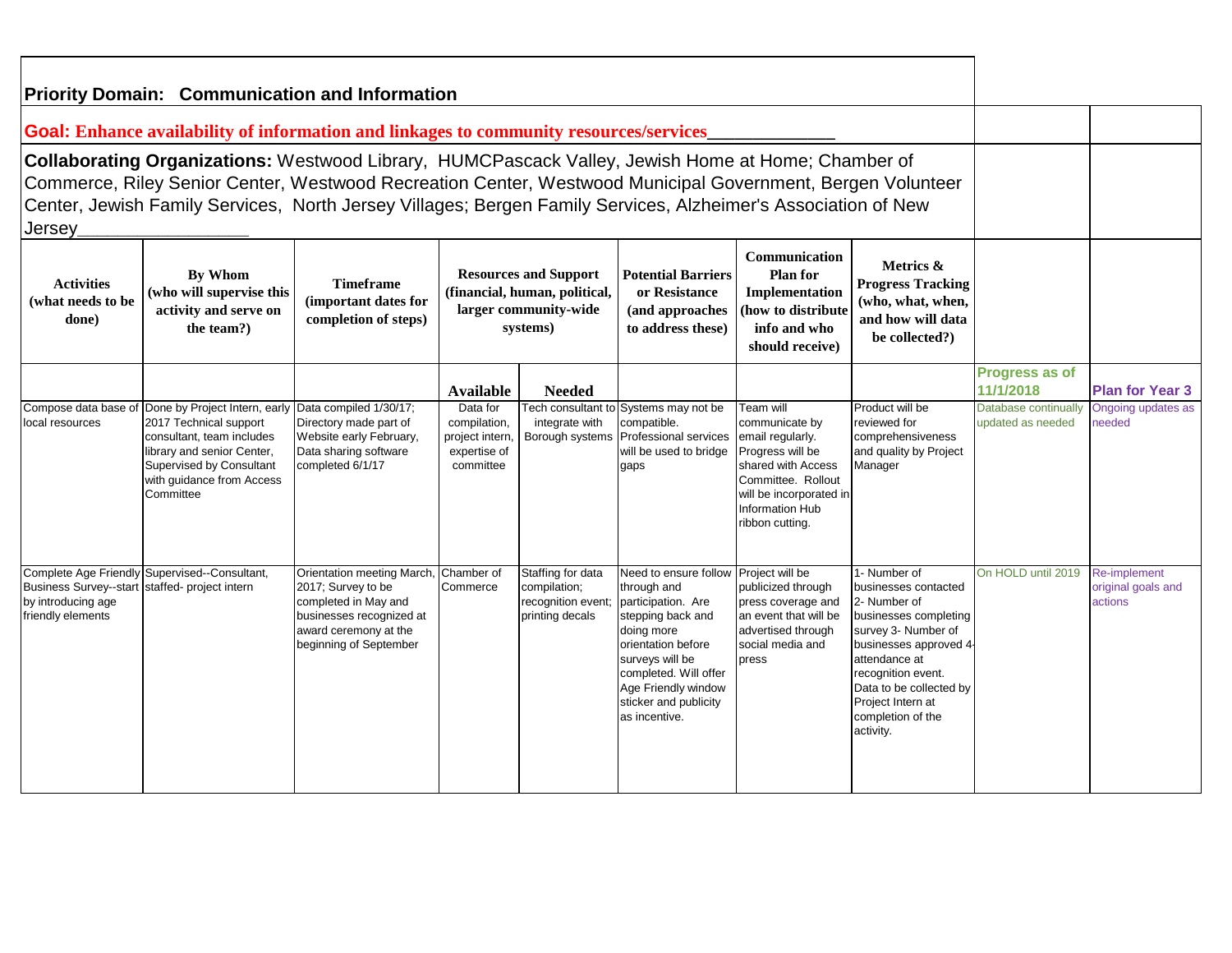| Establish central<br>information<br>hub(s)/Information<br>Kiosk-WW For All Ask<br>Me                                                                                                        | Supervised by Martha Urbiel-Data and materials<br>Librarian. Team will include<br>Eleanor Frenkel, trainer, 10<br>volunteer docents                                                                                                                                                                      | available-end of January;<br>Docents trained - end of<br>February, Facility prepared,<br>end of March; Ribbon<br>Cutting end of March      | Library space,<br>staffing,<br>volunteers                                                                                                          | funds for<br>furnishing and<br>computer,<br>publicity materials | none anticipated                                                                                                                                                            | Press release, ribbon<br>cutting ceremony,<br>badges saying WW<br>for All Ages Ask Me?<br>town website, library<br>listserv, sent to all<br>churches                          | Utilization and number<br>of requests for<br>information to be<br>tracked by docents<br>and library front desk<br>staff on an ongoing<br>basis.                                               | <b>COMPLETED</b>                                                                                                                                                                                          | Continue to update<br>kiosk with timely<br>information                                                                         |
|---------------------------------------------------------------------------------------------------------------------------------------------------------------------------------------------|----------------------------------------------------------------------------------------------------------------------------------------------------------------------------------------------------------------------------------------------------------------------------------------------------------|--------------------------------------------------------------------------------------------------------------------------------------------|----------------------------------------------------------------------------------------------------------------------------------------------------|-----------------------------------------------------------------|-----------------------------------------------------------------------------------------------------------------------------------------------------------------------------|-------------------------------------------------------------------------------------------------------------------------------------------------------------------------------|-----------------------------------------------------------------------------------------------------------------------------------------------------------------------------------------------|-----------------------------------------------------------------------------------------------------------------------------------------------------------------------------------------------------------|--------------------------------------------------------------------------------------------------------------------------------|
| <b>Distribute</b><br>informational magnets- youth groups, library<br>large refrigerator<br>magnets with<br>emergency informatio<br>and key service<br>provider #s                           | Supervised by Project Intern<br>director, Delores Barksdale -<br>Clergy Council, Tricia<br>Mueller-Riley Senior Center,<br>Gary Buchheister,<br><b>Westwood Recreation</b><br>Center; Kathy Elgert- Dept.<br>of Social Services; Borough<br>Hall; Sheila Shur-Meals on<br>Wheels; Visiting<br>Homemakers | Magnets printed by end of<br>February; youth oriented<br>end of February;<br>Distribution begins end of<br>February and will be<br>ongoing | Printing<br>partially<br>funded by<br><b>HUMC</b><br>Pascack<br>Valley<br>Hospital,<br>Personnel is<br>available.<br>students will<br>be recruited | Funding for<br>printing                                         | Need to reach seniors<br>who fall into the<br>cracks. Broadbased<br>distribution with<br>emphasis on clergy<br>and those who are<br>trusted is intended to<br>address this. | Press release for<br>general public,<br>displays at library,<br>churches, centers, at<br>home distribution to<br>reach disabled or<br>isolated elderly-by<br>youth, MOW, VHS. | Number of magnets<br>distributed--tracked<br>monthly by Project<br>Intern                                                                                                                     | Completed in 2017                                                                                                                                                                                         |                                                                                                                                |
| Clergy Breakfast- to<br>inform them about<br>resources, get their<br>participation in<br>information<br>dissemination and<br>identification of<br>isolated seniors in<br>their communities. | Supervised by Eleanor<br>Frenkel, breakfast provided<br>by Iron Horse restaurant,<br>representatives of all local<br>churches invited                                                                                                                                                                    | Invitations sent mid<br>January; event date--2/6                                                                                           | Restaurant<br>contribution of<br>meals                                                                                                             | Staffing for<br>agenda, handouts                                | none anticipated                                                                                                                                                            | Individual mailings to<br>participants; press<br>release with pictures<br>to cover the event,<br>ask clergy to<br>disseminate<br>information after the<br>event               | 1- Number attending<br>the event 2- feedback<br>on understanding of<br>project and need to<br>identify isolated<br>seniors. Information<br>obtained at end of<br>session by Program<br>Intern | Project Manager is<br>now a member of<br>Clergy Council as the<br>liaiason for<br>Westwood for All<br>Ages and attends<br>monthly meetings,<br>provides information<br>for churches to<br>distribute, and | Continue as in 2018.<br><b>Host breakfast</b><br>meeting to recognize<br>clergy efforts and<br>solidify relationship.          |
| Work with HUMC<br>Pascack Valley<br>Hospital to establish<br><b>Health Leads</b><br>Program, information<br>and follow up on social<br>determinants of<br>hospitalizations                  | Supervision by staff of<br><b>HUMC Pascack Valley</b><br>working with Jeanne Martin.<br>To be staffed by social work<br>graduate students                                                                                                                                                                | This is a planning process<br>for implementation after<br>year 1                                                                           | Staff of HUMC Students;<br>Pascack<br>Valley; Space<br>in HUMC<br>Pascack<br>Valley; Health<br>Leads<br>Database                                   | designated staff<br>person                                      | Will need to ensure<br>cooperation of<br>hospital<br>administration. There<br>is interest and we are<br>gathering data for<br>presentation and<br>planning                  | Regular emails and<br>meetings with<br>relevant participants                                                                                                                  | Track progress to<br>obtaining approval,<br>identifying staff,<br>resources, and<br>location. Will be<br>assessed at the end of<br>the project year by<br>Jeanne Martin                       | <b>POSTPONED</b>                                                                                                                                                                                          | Will revisit in 2019                                                                                                           |
| Purchase and<br>Implement Electronic<br>Sign Board for<br>borough providing<br>updates on programs<br>and services                                                                          | Mayor & Council; Town<br>Manager; Rec. Dep.<br>Director; DPW Director;<br>Library Director; Chamber of<br>Commerce; Pascack Valley<br>Med Ctr                                                                                                                                                            | Explore options for signs in<br>1st qtr 2019                                                                                               | DPW Dir. To<br>coordinate<br>content to<br>display weekly                                                                                          | Financial; Hospital<br>may cover half of<br>cost.               | Political will may be<br>lacking in some.<br>Perceived "nostalgia"<br>around existing<br>manual letter sign.<br>Cost.                                                       | <b>Steering Committee</b><br>to discuss in January<br>2019 meeting. Gain<br>commitments for<br>funding from hospital<br>borough, outside<br>sources                           | Number of<br>announcements<br>submitted to DPW for<br>sign per month once<br>installed. Attendance<br>at events publicized<br>electronically.                                                 | Initial conversations<br>occurred in 2017 but<br>postponed due to<br>lack of political and<br>financial capital.                                                                                          | Continue to put<br>pressure on borough<br>to install sign.<br>Acquire resident<br>support at Mayor<br>and council<br>meetings. |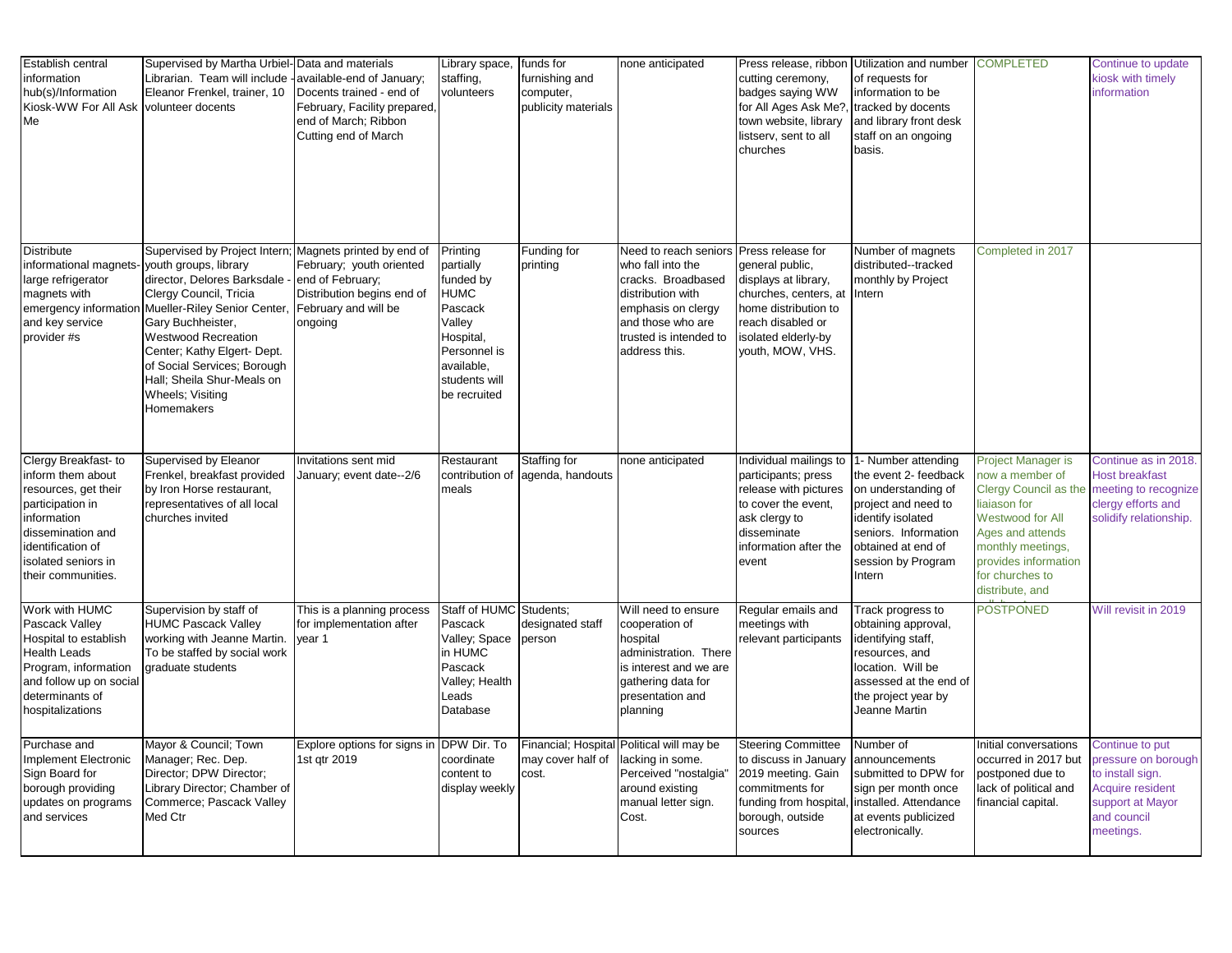| Promote Westwood<br>for All Ages activities<br>via print and social<br>media                                | Project Mgr., Assist. Mgr.;<br>Coalition partners,<br>Ambassadors                                   | ongoing              | Info about<br>programs and<br>activities       | email addresses<br>of older adults,<br>caregivers, family<br>members                         | Capturing email<br>addresses and<br>importing into Mail<br>Chimp. (We will seek<br>email adresses via<br>Website sign-up,<br>Coalition Partners,<br>borough offices, etc.)<br>A good number of<br>older residents may<br>not utilize electronic<br>media and still need<br>print resources. | Develop newsletter<br>format; import email<br>addresses; prepare<br>and distribute bi-<br>monthly print<br>newsletter utilizing<br>LPI. Also generate<br>broad publicity<br>through Coalition<br>partner and local<br>newspapers, driving<br>readers to sign up on<br>website for e-<br>newsletter | # email addresses<br>captured; # e-<br>newsletters produced<br>and distributed.<br>Coordinator, Intern,<br>Support staff,<br>Communications<br>Chair                               | Launched print<br>newsletter in 2018.<br>Distributed by email<br>to XX subscribers. | Increase number of<br>subscribers via<br>social media,<br>newspaper press<br>releases, coalition<br>partners, borough<br>departments to<br>broaden reach. |
|-------------------------------------------------------------------------------------------------------------|-----------------------------------------------------------------------------------------------------|----------------------|------------------------------------------------|----------------------------------------------------------------------------------------------|---------------------------------------------------------------------------------------------------------------------------------------------------------------------------------------------------------------------------------------------------------------------------------------------|----------------------------------------------------------------------------------------------------------------------------------------------------------------------------------------------------------------------------------------------------------------------------------------------------|------------------------------------------------------------------------------------------------------------------------------------------------------------------------------------|-------------------------------------------------------------------------------------|-----------------------------------------------------------------------------------------------------------------------------------------------------------|
| Encourage borough to<br>include more older<br>adults on existing<br>committees                              | Mayor & Council; Senior<br><b>Advisory Committee;</b>                                               | 1st qtr 2019 ongoing | Older<br>volunteers<br>within the<br>community | Ones willing to<br>serve                                                                     | Perception that there<br>may already be<br>enough<br>representation from<br>this demographic                                                                                                                                                                                                | Asst Proj Mg.<br>assumes new role as serving on volunteer<br>council person in<br>January 2019 and will<br>take lead on this.                                                                                                                                                                      | # of older adults<br>committees                                                                                                                                                    |                                                                                     |                                                                                                                                                           |
| Distribute Division of<br><b>Senior Services</b><br>pamphlets and<br>Monthly calendar of<br>events/programs | Coordinator, Intern, Coalition 1st qtr ongoing<br>Partners, City agonies,<br>nonprofits, businesses |                      | are available                                  | <b>DSS materials Distribution to</b><br><b>Coalition partners</b><br>and select<br>locations | Managing distribution<br>effectively across<br>borough                                                                                                                                                                                                                                      | <b>Distribute DSS</b><br>materials to borough<br>offices, senior<br>housing; beauty<br>salons, barber shops,<br>nonprofits, houses of<br>worship, library,<br>pharmacies,<br>Shoprite, shops, civic<br>groups                                                                                      | # of distribution points;<br># of brochures<br>disbursed by Assistant<br>Proj Mgr                                                                                                  |                                                                                     |                                                                                                                                                           |
| Expand/enhance use<br>of technology<br>(computers and/or<br>smart phones) by older<br>adults                | Library, Riley Senior Ctr.                                                                          | 1st qtr ongoing      | Local<br>programs<br>already exist             | recruit and train<br>students as<br>teachers                                                 | Transportation to<br>existing classes;<br>Perceived need by<br>older adults may not<br>be great                                                                                                                                                                                             | <b>Broad publicity</b><br>through Coalition<br>partners, local<br>newspapers and<br>social media.                                                                                                                                                                                                  | # older adults given<br>tech support; #<br>students/other<br>volunteers recruited,<br>trained and matched<br>with an older adult.<br>Library Dir., Project<br>Mgr., Riley Ctr. Mgr |                                                                                     |                                                                                                                                                           |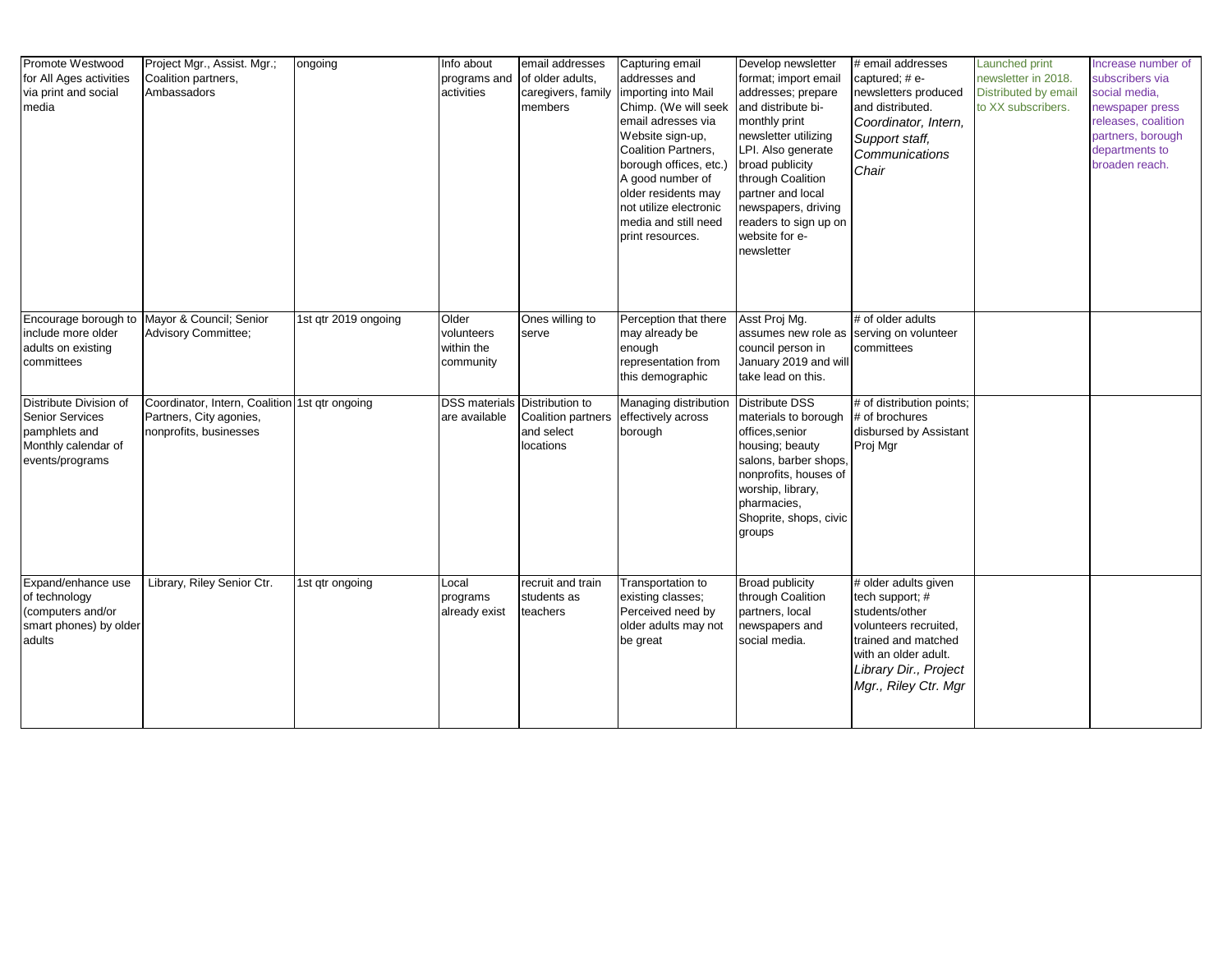|                                                                                                                                                                           | GOAL: INCREASE AGE-FRIENDLY AWARENESS AND ADVOCATE FOR AF POLICY IMPLEMENTATION     |                                                                                           |                                                                      |                                                                                         |                                                          |                                                                                                                                                                                                                                                                                                                                         |                                                                                                                                                                                                                             |                                                         |                                                                                                                                                                                                                 |
|---------------------------------------------------------------------------------------------------------------------------------------------------------------------------|-------------------------------------------------------------------------------------|-------------------------------------------------------------------------------------------|----------------------------------------------------------------------|-----------------------------------------------------------------------------------------|----------------------------------------------------------|-----------------------------------------------------------------------------------------------------------------------------------------------------------------------------------------------------------------------------------------------------------------------------------------------------------------------------------------|-----------------------------------------------------------------------------------------------------------------------------------------------------------------------------------------------------------------------------|---------------------------------------------------------|-----------------------------------------------------------------------------------------------------------------------------------------------------------------------------------------------------------------|
| Municipal Senior<br>Advisory<br>Committee will be<br>convened and will<br>work with Borough<br>Departments to<br>ensure that seniors'<br>perspectives are<br>represented. | Mayor will supervise.                                                               | Committee held its first Committee<br>meeting 2/2/17 Chair<br>selected. Meets<br>monthly. | members<br>who will be<br>selected.                                  |                                                                                         | There is a great<br>deal of support in<br>the community. | Announcement in<br>the press when<br>Committee is<br>established. And<br>initial<br>appointments<br>made.                                                                                                                                                                                                                               | Chair of Committee<br>will monitor number<br>of hearings the<br>committee<br>participates in and<br>the departments they<br>work with. To be<br>tracked on an<br>ongoing basis and<br>summarized at the<br>end of the year. | ongoing                                                 | ongoing                                                                                                                                                                                                         |
| Produce 3 min.<br>video on initiative<br>highlighting what it<br>means to be an age<br>friendly community                                                                 | L. Bontemps will<br>supervise. Ambassadors<br>will participate in<br>production     |                                                                                           | Jan-19 Ambassador<br>s, older<br>residents,<br>Mayor                 | Ambassadors,<br>older residents.<br>Mayor                                               | None anticipated                                         | Dissemination at<br>all borough<br>committee & dept.<br>meetings, Chamber basis; Prog. Mgr<br>of Commerce,<br>access channel,<br>website and FB<br>page                                                                                                                                                                                 | Assistant to track<br>online views and<br>report on quarterly<br>Will track numbers<br>Clergy, local cable in attendance when<br>shown at meetings<br>and public<br>gatherings                                              | <b>Video produced and</b><br>ready for<br>dissemination | Show in library's<br>resource center<br>kiosk on flatscreen<br>tv on loop with<br>closed captions at<br>peak usage times.<br>Show at all AF<br>related meetings<br>as introduction to<br><b>AF initiatives.</b> |
| Conduct 30 minute<br>info sessions on<br>what it means to be<br>an Age Friendly<br>community with<br>stakeholders,<br>borough employees,<br>committee<br>volunteers       | Bontemps to develop<br>materials and train<br>Ambassadors to present<br>at meetings | Begin in January 2019<br>and schedule sessions<br>through March                           | Mayor &<br>council,<br>borough<br>department<br>heads,<br>Ambassador | Political support Perception that<br>and<br>endorsement/<br>buy-in from<br>stakeholders | sessions are not<br>needed or of high<br>value           | Attend Mayor &<br>Council meeting<br>and request<br>support; Email and evaluation data.<br>phone calls to<br>heads of all depts<br>and committees to<br>explain purpose<br>and get on<br>calendar. Look for practices<br>placement of<br>stories in local<br>print and social<br>media. Engage<br>citizens in process<br>as presenters. | Assistant to track<br>attendance at<br>sessions and<br>Will follow up with<br>dept. heads to assess<br>any behavior<br>changes in staff re<br>age friendly                                                                  |                                                         | <b>Begin training at</b><br><b>Ambassador</b><br>meetings Jan -<br><b>March</b>                                                                                                                                 |

 $\mathbf{I}$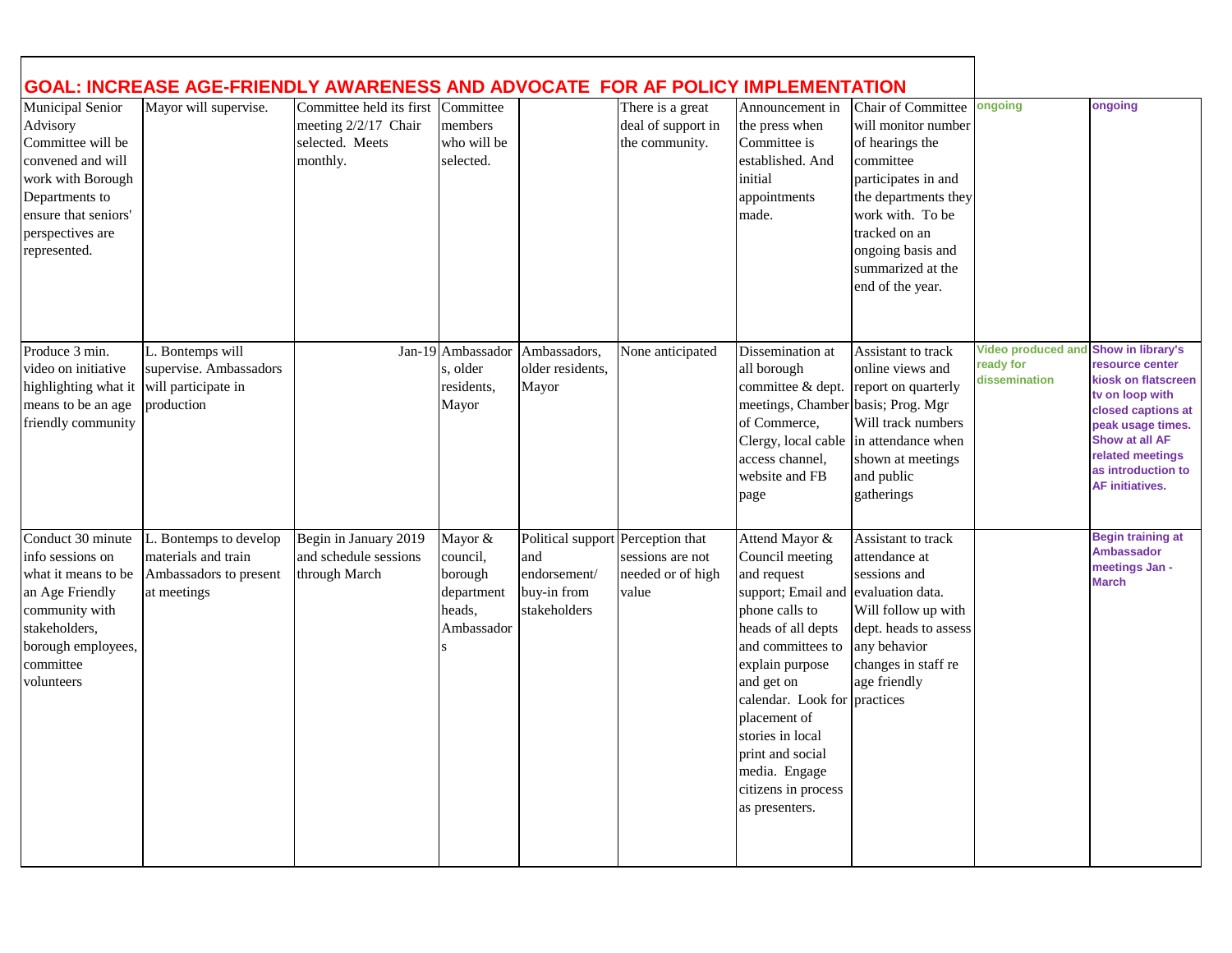| Share AF work with Exec. Dir, Meals on |                                             | As requested by | Initiative's | None anticipated | Share at League of Number of |                | <b>Met with</b>                             | Follow up with                  |
|----------------------------------------|---------------------------------------------|-----------------|--------------|------------------|------------------------------|----------------|---------------------------------------------|---------------------------------|
|                                        | other municipalities Wheels; Proj. Manager; | municipalities  | information  |                  | Municipalities               | municipalities | representatives<br>from Oradell for         | <b>Oradell, Make</b><br>another |
| interested in                          | Asst. Proj. Mgr.;                           |                 | video        |                  | conference; Local            | requesting     | initial introduction                        | appearance on                   |
|                                        | becoming more age Ambassadors; Mayor        |                 | produced     |                  | gatherings of                | assistance     | to AF work.                                 | <b>WCTV community</b>           |
| friendly                               |                                             |                 | 11/19.       |                  | Mayors; Bergen               |                | Appeared on WCTV access to spread           |                                 |
|                                        |                                             |                 | Powerpoint   |                  | Volunteer Ctr.               |                | <b>Community Access awareness of AF</b>     |                                 |
|                                        |                                             |                 | presentation |                  |                              |                | channel talk show work<br>discussing our AF |                                 |
|                                        |                                             |                 |              |                  |                              |                | work.                                       |                                 |
|                                        |                                             |                 |              |                  |                              |                |                                             |                                 |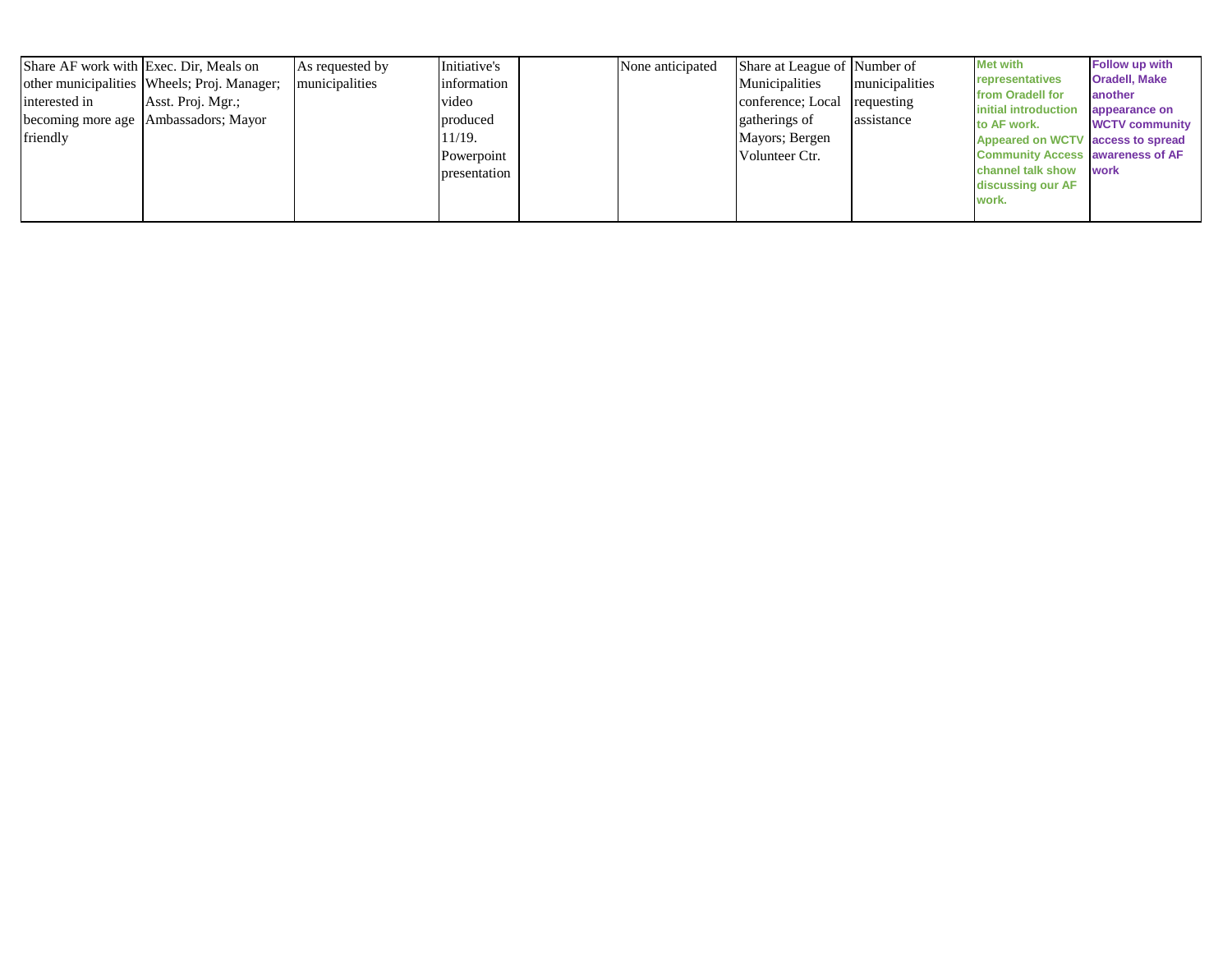| <b>Priority Domain: Social Inclusion</b>                                                                                          |                                                                                                                                                                                              |                                                                                                                                                                                                |                                                                                                       |                                                                                                                       |                                                                                                                                                                                                                                                       |                                                                                                                                                                                                                                                                                         |                                                                                                                                                                                                                                                                 |                                                                                                                                                                             |                                                                                                                                        |
|-----------------------------------------------------------------------------------------------------------------------------------|----------------------------------------------------------------------------------------------------------------------------------------------------------------------------------------------|------------------------------------------------------------------------------------------------------------------------------------------------------------------------------------------------|-------------------------------------------------------------------------------------------------------|-----------------------------------------------------------------------------------------------------------------------|-------------------------------------------------------------------------------------------------------------------------------------------------------------------------------------------------------------------------------------------------------|-----------------------------------------------------------------------------------------------------------------------------------------------------------------------------------------------------------------------------------------------------------------------------------------|-----------------------------------------------------------------------------------------------------------------------------------------------------------------------------------------------------------------------------------------------------------------|-----------------------------------------------------------------------------------------------------------------------------------------------------------------------------|----------------------------------------------------------------------------------------------------------------------------------------|
| <b>Goal: Increase Effectiveness of Outreach to Isolated Seniors</b>                                                               |                                                                                                                                                                                              |                                                                                                                                                                                                |                                                                                                       |                                                                                                                       |                                                                                                                                                                                                                                                       |                                                                                                                                                                                                                                                                                         |                                                                                                                                                                                                                                                                 |                                                                                                                                                                             |                                                                                                                                        |
|                                                                                                                                   |                                                                                                                                                                                              |                                                                                                                                                                                                |                                                                                                       |                                                                                                                       |                                                                                                                                                                                                                                                       | Collaborating Organizations: Westwood Library, Westwood Clergy Council; HUMC Pascack Valley, Westwood<br>Social Services, s, Riley Senior Center, Westwood Recreation Center, Westwood Municipal Government                                                                             |                                                                                                                                                                                                                                                                 |                                                                                                                                                                             |                                                                                                                                        |
| <b>Activities</b><br>(what needs to be<br>done)                                                                                   | <b>By Whom</b><br>(who will<br>supervise this<br>activity and<br>serve on the<br>team?                                                                                                       | <b>Timeframe</b><br>(important dates<br>for completion of<br>steps)                                                                                                                            | <b>Resources and Support</b><br>(financial, human,<br>political, larger<br>community-wide<br>systems) |                                                                                                                       | <b>Potential Barriers</b><br>or Resistance<br>(and approaches<br>to address these)                                                                                                                                                                    | <b>Communication Plan</b><br>for Implementation<br>(how to distribute)<br>info and who should<br>receive)                                                                                                                                                                               | Metrics &<br><b>Progress</b><br><b>Tracking</b><br>(who, what, when,<br>and how will data<br>be collected?)                                                                                                                                                     |                                                                                                                                                                             |                                                                                                                                        |
|                                                                                                                                   |                                                                                                                                                                                              |                                                                                                                                                                                                | <b>Available</b>                                                                                      | <b>Needed</b>                                                                                                         |                                                                                                                                                                                                                                                       |                                                                                                                                                                                                                                                                                         |                                                                                                                                                                                                                                                                 |                                                                                                                                                                             |                                                                                                                                        |
|                                                                                                                                   |                                                                                                                                                                                              |                                                                                                                                                                                                |                                                                                                       | reach isolated elders                                                                                                 |                                                                                                                                                                                                                                                       | The activities are described in the previous section "Information 1"--they serve both to disseminate information and to identify and                                                                                                                                                    |                                                                                                                                                                                                                                                                 | <b>Progress as of</b><br>11/1/2018                                                                                                                                          | <b>Plan for Year 3</b>                                                                                                                 |
| Distribute informational<br>magnets-large<br>refrigerator magnets<br>with emergency<br>information and key<br>service provider #s | Vol. Ambulance<br>Corp provided<br>magnets by Project<br>Mar                                                                                                                                 |                                                                                                                                                                                                |                                                                                                       |                                                                                                                       | Training for volunteers<br>needed to reinforce<br>need for identifying<br>isolated seniors and<br>remembering to<br>provide magnets<br>when responding to<br>calls                                                                                    |                                                                                                                                                                                                                                                                                         |                                                                                                                                                                                                                                                                 | <b>Distributed to all Meals</b><br>on Wheels recipients<br>and residents of<br><b>Westwood House</b><br>(senior housing facility);<br>Provided supply to<br>Ambulance Corp. | Follow up with Corp<br>for additional<br>reinforcement<br>reminders to<br>distribute magnets<br>to seniors when<br>responding to calls |
|                                                                                                                                   |                                                                                                                                                                                              | $Jun-18$                                                                                                                                                                                       |                                                                                                       |                                                                                                                       |                                                                                                                                                                                                                                                       |                                                                                                                                                                                                                                                                                         |                                                                                                                                                                                                                                                                 |                                                                                                                                                                             |                                                                                                                                        |
| Townwide Birthday (70<br>80, 90, 100+)<br><b>Recognition Event</b>                                                                | Supervised by --<br>Martha Urbiel<br>Team includes -<br>Project Intern,<br>Library and<br>volunteers, Mt. Zior<br>Lutheran Church<br>youth--Nancy<br>Moser, Saint<br>Andrews Church<br>vouth | Invitations printed and Library space,<br>distribution begins<br>early February; flyers<br>printed and<br>distributed by end of<br>February, event held<br>4/1/17 ; repeated in<br>April, 2018 | staffing,<br>volunteers,<br>youth group<br>volunteers,<br>possible<br>involvement o<br>high school.   | Sponsors for<br>refreshments<br>and<br>recognition<br>items.<br>Printing of<br>flyers,<br>invitations<br>and mailings | isolated seniors--will<br>send personal<br>invitations-will be<br>honoring a community<br>member for 100<br>birthday and those<br>who will turn 80 and<br>90 in 2017 and this<br>will generate interest<br>Youth groups have<br>expressed interest in | Challenge of reaching Personal invitations to<br>people who will turn 80;<br>90; or 100 in 2017.<br>Notices on local social<br>media, Press releases,<br>flyers in senior center,<br>recreation center,<br>churches, Municipal<br>building, library, schools<br>to reach general public | 1- Number attending<br>the event 2- number<br>leaving contact<br>information for further Westwood Public<br>information/assistanc<br>e 3-contacts for<br>future engagement<br>between youth and<br>seniors. To be<br>tracked at the event<br>by Project Intern. | Event now scheduled<br>as a regular annual<br>event through the<br>Library                                                                                                  | Event scheduled for<br>April                                                                                                           |

٦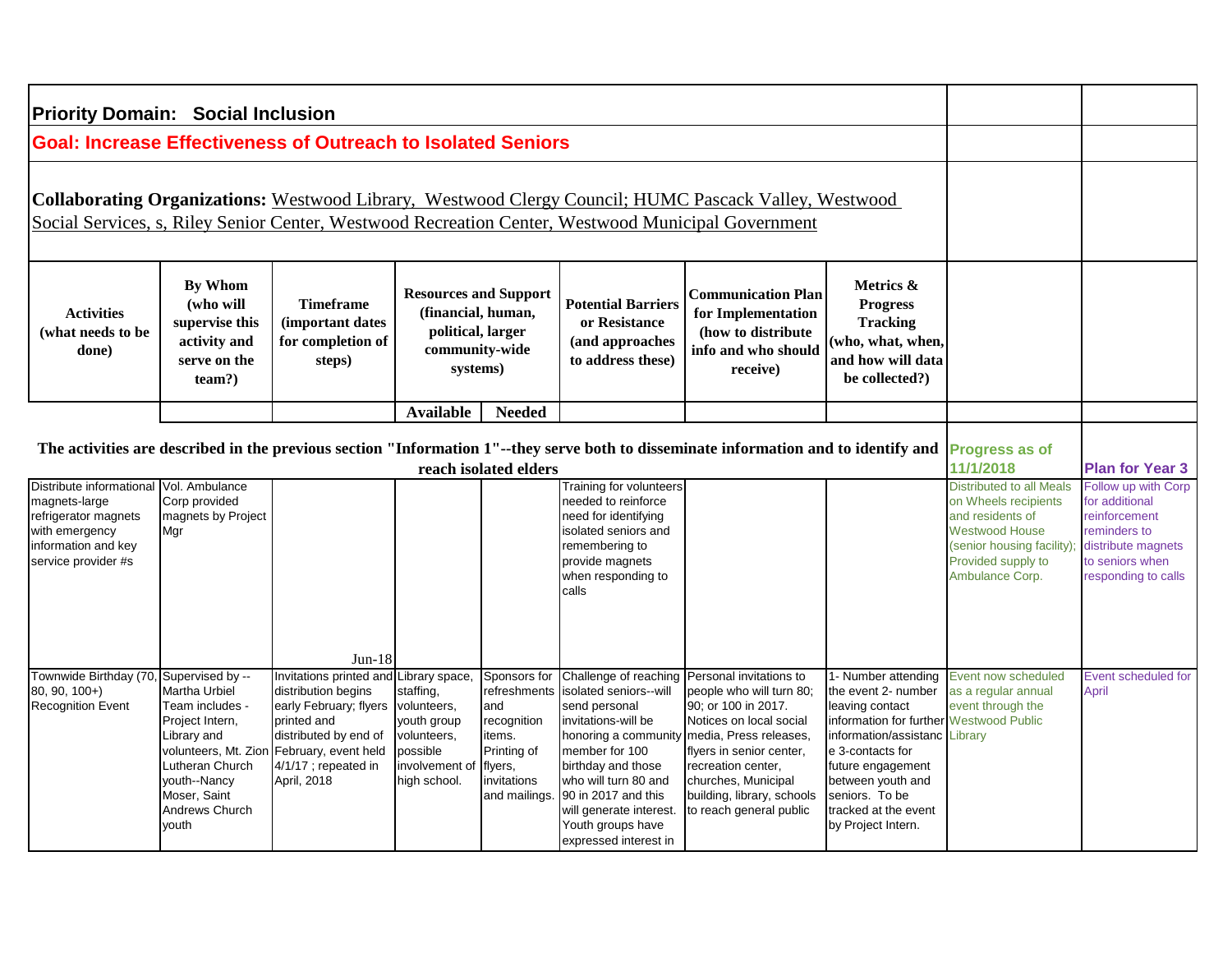| Interfaith Clergy<br>Council outreach                                                         | Members of council<br>to identify shut-in<br>parishioners and<br>coordinate delivery<br>of information from<br>Project Manager      |                                                                                  |                                                                               | Liaison to<br>attend CC<br>meetings on         | staff at Catholic<br>church which has<br>monthly basis largest congregation<br>may slow down ability<br>to reach these<br>residents                                                                                 | Turnover in clergy and Proj. Mgr. attend clergy<br>council meetings and<br>request help reaching<br>shut ins                                              | Number of residents<br>reached                                                                                        | Not successful so far as Continue efforts to<br>Catholic church in midst identify shut-ins<br>of major turnover in<br>clergy | from All Ages<br>Ambassadors who<br>belong to Catholic<br>church and clergy<br>from other<br>churches. |
|-----------------------------------------------------------------------------------------------|-------------------------------------------------------------------------------------------------------------------------------------|----------------------------------------------------------------------------------|-------------------------------------------------------------------------------|------------------------------------------------|---------------------------------------------------------------------------------------------------------------------------------------------------------------------------------------------------------------------|-----------------------------------------------------------------------------------------------------------------------------------------------------------|-----------------------------------------------------------------------------------------------------------------------|------------------------------------------------------------------------------------------------------------------------------|--------------------------------------------------------------------------------------------------------|
| Institute use of student<br>interns for care<br>management                                    | Sheila Shur (MSW) Students will be<br>will supervise.<br>Team includes Dir.<br>Social Services and<br>SW graduate<br>interns        | placed by 9/1                                                                    | Social worker<br>expertise,<br>Westwood<br>Dept. of Social<br><b>Services</b> | Students will<br>be selected.                  | Training and<br>orientation will be<br>needed and this will<br>be provided by Sheila are working will have<br>Shur                                                                                                  | Internal communication<br>to recruit students and do served 2- report by<br>the training. Once they<br>weekly meeting with SW<br>and Dir. Social Services | 1-Number of clients<br>students of outcome<br>of their interventions.<br>Data collected by SW<br>monthly.             | Abandoned                                                                                                                    |                                                                                                        |
| Collaborate with<br>Ambulance Core to<br>identify shut-ins or<br>those in need of<br>services | <b>Project Manager</b><br>and J. Martin to<br>work with Chief to<br>identify process for<br>Corp to provide<br>data                 | <b>Identify Process by</b><br>Dec. 2018. Attend<br>Corp meeting in early<br>2019 | Ambulance<br>Corp chief                                                       |                                                | Privacy issues may be<br>a factor in sharing<br>data. Will allow for self<br>identification on a<br>voluntary basis                                                                                                 |                                                                                                                                                           | Project Assist. To<br>establish database of<br>contacts of older<br>residents and type of<br>need identified          | Postponed                                                                                                                    | Meet with<br><b>Ambulance Corp</b><br>chief in first quarter<br>of 2019                                |
| <b>SOCIAL SUPPORT</b><br>Promote                                                              | Kathy O'Melia (of                                                                                                                   | Ongoing                                                                          | Staffing                                                                      | Will need to                                   | 1-Need for consistent                                                                                                                                                                                               | Flyers, press releases,                                                                                                                                   | 1-Number of new                                                                                                       | Facebook page not very                                                                                                       | Publicity campaign                                                                                     |
| communication and<br>information<br>dissemination among<br>grandparent caregivers             | Senior Advisory<br>Committee)<br>maintains facebook<br>page and links to<br>community<br>resources.<br>Supervised-Project<br>Intern |                                                                                  |                                                                               | be kept<br>aware of<br>available<br>resources. | updated information<br>will work closely with<br>library, community<br>center and seniors. 2-<br>Need to create<br>community<br>awareness of the<br>issue. Flyers and<br>periodic press<br>releases will facilitate | linkages to Borough and<br>library website and<br>facebook                                                                                                | memberships on<br>facebook group. 2-<br>Number of postings<br>of events. To be<br>tracked monthly by<br>Kathy O'Melia | active. Lacking<br>followers.                                                                                                | to attract more<br>grandparents to FB<br>page and outings                                              |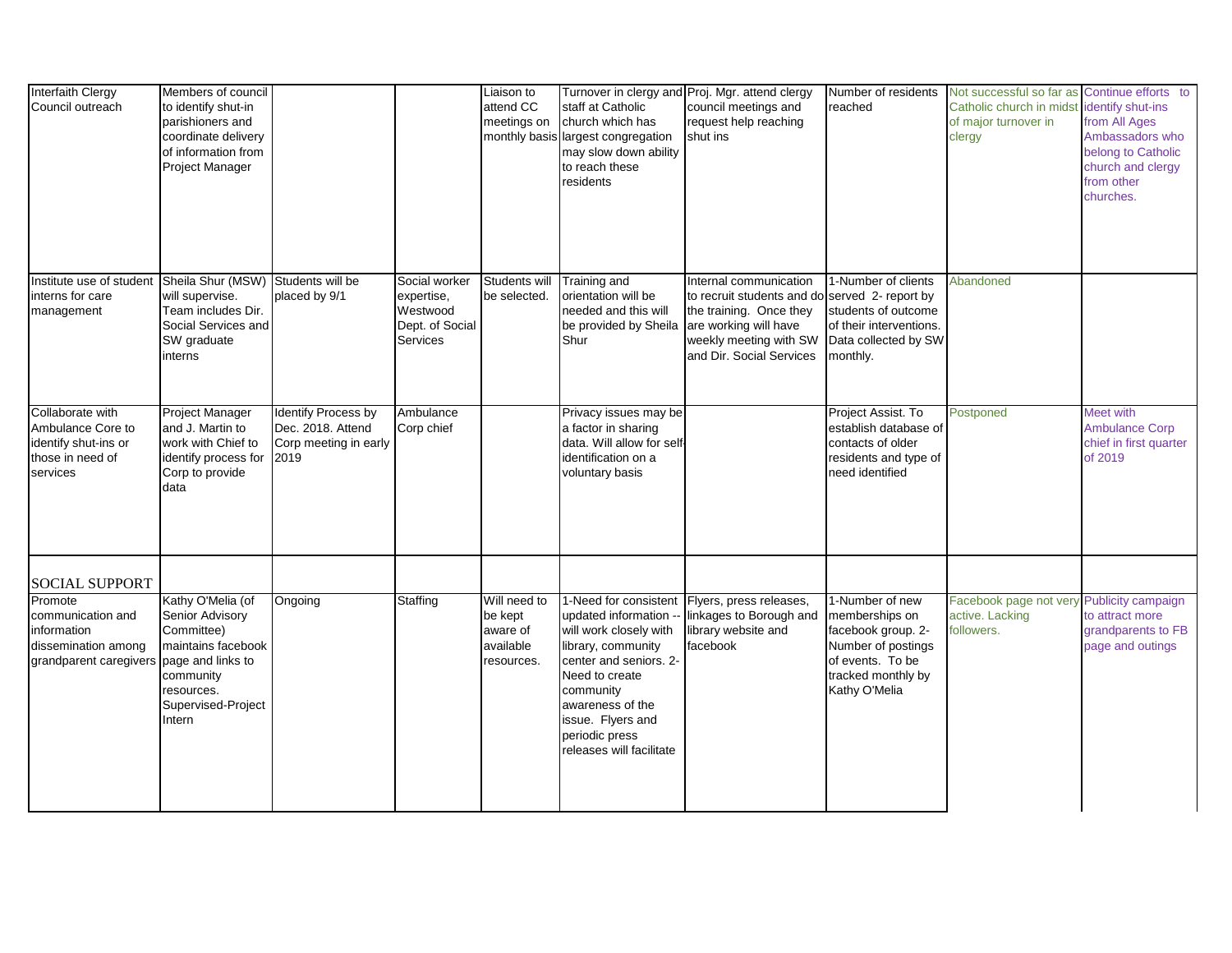| Work with Recreation<br>Center and Zion<br>Lutheran Church to<br>promote their activities<br>and develop others<br>including possible<br>workshop as needed | Kathy O'Melia and<br>staff of Center and<br>church. Project<br>Intern will<br>supervise.                                 | Ongoing                                                                          | Staffing and<br>current<br>activities of<br>Recreation<br>Center and<br>church | Potential<br>need for<br>funding for<br>new activities | As above.                                                                                                                        | As above.                                                                                                                                                                                                                         | 1- Number of new<br>participants in<br>existing activities--<br>program leaders 2-<br><b>New activities</b><br>developed-assessed         | "Forever Young"<br>program established at<br>Rec center for 55+ with<br>assessed monthly by full array of workshops<br>and fitness classes | <b>Continue Forever</b><br>Young program and<br>add monthly<br>nutrition classes |
|-------------------------------------------------------------------------------------------------------------------------------------------------------------|--------------------------------------------------------------------------------------------------------------------------|----------------------------------------------------------------------------------|--------------------------------------------------------------------------------|--------------------------------------------------------|----------------------------------------------------------------------------------------------------------------------------------|-----------------------------------------------------------------------------------------------------------------------------------------------------------------------------------------------------------------------------------|-------------------------------------------------------------------------------------------------------------------------------------------|--------------------------------------------------------------------------------------------------------------------------------------------|----------------------------------------------------------------------------------|
| Launch Grandparents                                                                                                                                         | Kathy O'Melia with                                                                                                       | First meeting                                                                    | Social work                                                                    |                                                        | Don't know how many As above.                                                                                                    |                                                                                                                                                                                                                                   | at the end of the year<br>by Kathy O'Melia<br>Number of people                                                                            | Abandoned due to lack                                                                                                                      |                                                                                  |
| on the Go Group that<br>will meet regularly for<br>support                                                                                                  | support of social<br>work intern                                                                                         | scheduled for 3/29                                                               | intern, location<br>at Westwood<br>Community<br>Center                         |                                                        | people will be<br>interested in joining.<br>Caregiving schedules<br>all vary, making it<br>difficult to have<br>regular meetings |                                                                                                                                                                                                                                   | who attend meetings                                                                                                                       | of interest and<br>leadership                                                                                                              |                                                                                  |
| Sidewalk snow<br>shoveling for high-need supervise. Sr.<br>older residents                                                                                  | Project Mgr. to<br>Adv.Comm.identify<br>residents, Scout<br>troop leaders;<br>Clergy to<br>coordinate youth to<br>shovel | 12/20/18 identify<br>youth willing to<br>shovel. List of<br>recipients by 1/1/19 | Youth willing to Support from<br>serve                                         | troop leaders;<br>clergy;<br>borough<br>admin          |                                                                                                                                  | Solicit volunteers via<br>press release, social<br>media, Scout troop<br>leaders, clergy, board of<br>education, recreation<br>center, library. DPW to<br>keep list of residents<br>needing the service to<br>match to volunteers | Number of volunteers Not yet started<br>acquired; number of<br>older residents<br>signing up for<br>service. Number of<br>homes serviced. |                                                                                                                                            | Implement in<br>January                                                          |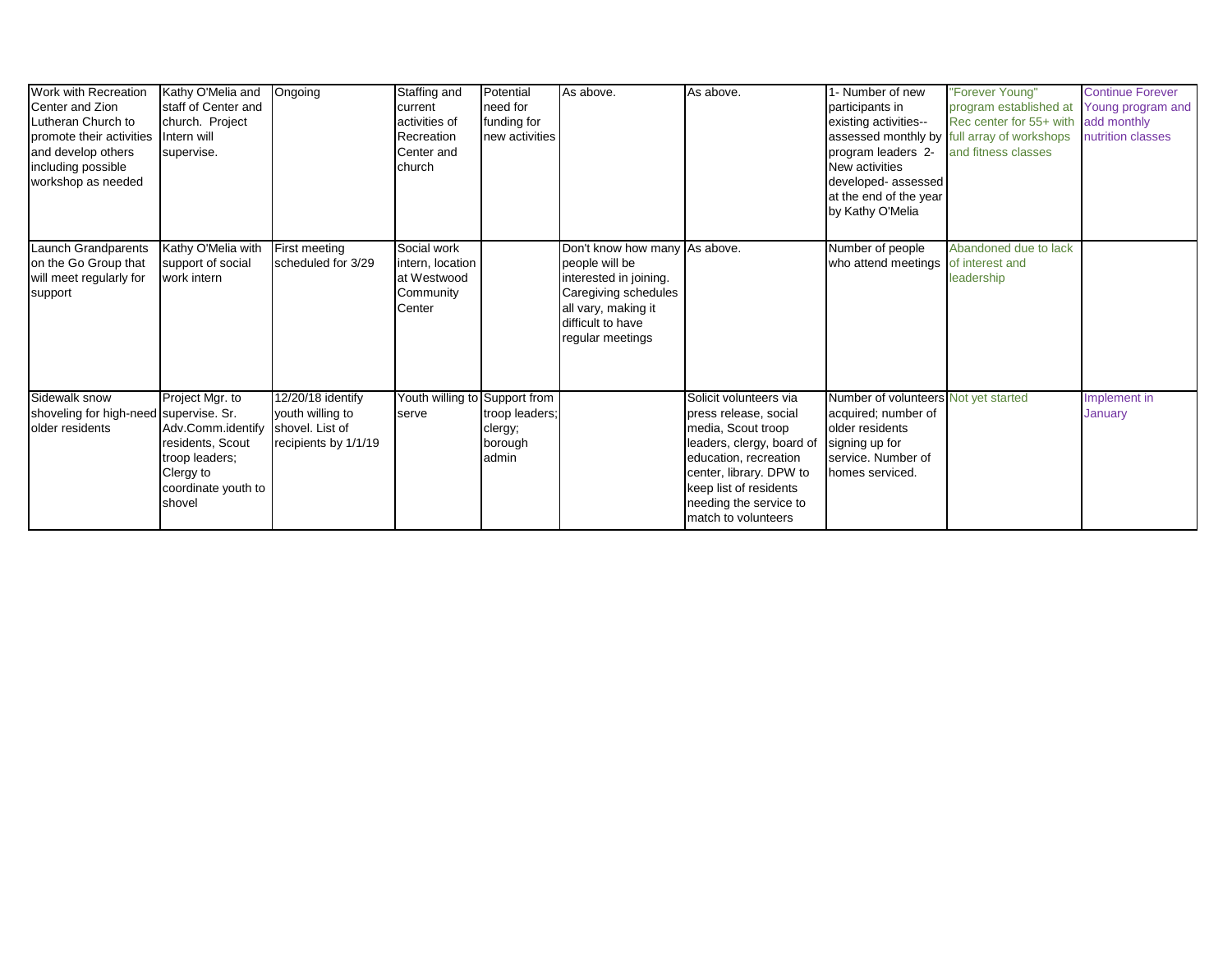# **PRIORITY DOMAIN: TRANSPORTATION**

**GOAL Make Available a range of diverse and flexible transportation options** 

Collaborating Organizations: TJ Riley Senior Center; Hackensack Meridien at Pascack Valley hospital; NJTip @ Rutgers; NJ Transit; Bergen Cty senior transportation services; Chamber of Commerce; EZ-Ride; Independent Travel Network (ITN), Westwood Senior Advisory Committee; Mayor/Council/Borough Manager; Uber/Lyft; GoGoGrantparent;

| <b>Activities</b><br>(what needs to be<br>done)                                                                                             | <b>By Whom</b><br>(who will supervise<br>this activity and<br>serve on the team?)                                 | <b>Timeframe</b><br>(important dates<br>for completion of<br>steps)                                                                     | <b>Resources and Support</b><br>(financial, human,<br>political, larger<br>community-wide<br>systems) |                             | <b>Potential Barriers</b><br>or Resistance<br>(and approaches<br>to address these)                                                                                                                                                    |                                                                                                                                                                                                                                                                                                               | Metrics:<br>Tracking &<br><b>Monitoring</b><br><b>Progress</b><br>(who, what,<br>when, and how<br>uill data ha                                                                        |
|---------------------------------------------------------------------------------------------------------------------------------------------|-------------------------------------------------------------------------------------------------------------------|-----------------------------------------------------------------------------------------------------------------------------------------|-------------------------------------------------------------------------------------------------------|-----------------------------|---------------------------------------------------------------------------------------------------------------------------------------------------------------------------------------------------------------------------------------|---------------------------------------------------------------------------------------------------------------------------------------------------------------------------------------------------------------------------------------------------------------------------------------------------------------|---------------------------------------------------------------------------------------------------------------------------------------------------------------------------------------|
| (what needs to be done)                                                                                                                     |                                                                                                                   |                                                                                                                                         | <b>Available</b>                                                                                      | <b>Needed</b>               |                                                                                                                                                                                                                                       |                                                                                                                                                                                                                                                                                                               |                                                                                                                                                                                       |
| brochure of public<br>transportation options                                                                                                | Compile and distribute Senior groups, library,<br>recreation center,<br>churches. Supervised by<br>Program Intern | ongoing                                                                                                                                 | Cooperation<br>∩f<br>organizations<br>in distributing                                                 |                             | None anticipated                                                                                                                                                                                                                      | Announce in local<br>paper, all Borough<br>and Westwood for All distributed.<br>Ages websites and<br>facebook, distribute<br>throughout town<br>including in business<br>approved as age<br>friendly. Also will be<br>made available on<br>line through links on<br>program, library, and<br>borough websites | Number of<br>brochures<br>Monitored monthly<br>by program assistant                                                                                                                   |
| Conduct travel training Senior Center liaison;<br>by NJ Tip at Senior<br>Center and possibly at venue. Training<br><b>Recreation Center</b> | Library director for<br>conducted and<br>supervised by NJ Tip                                                     | Advertise and enroll-by<br>4/20 Training is<br>scheduled for 4/27 with Rutgers, staff<br>travel practice dates to<br>be set after that. | Expertise of<br>NJTIP @<br>and space of<br>Senior Center<br>and library                               | Funding for<br>consultation | Reluctance of people<br>to participate--<br>extensive recruitment and Westwood for All survey change in<br>of participants by staff Ages websites and<br>of the centers (people facebook, distribute<br>who are known and<br>trusted) | Announce in local<br>paper, all Borough<br>throughout town<br>including in business<br>approved as age<br>friendly                                                                                                                                                                                            | 1- Number of<br>participants 2-<br>knowledge after the<br>training 3-feedback<br>on likely future use<br>of public<br>transportation. Data<br>obtained by NJTIP at<br>end of training |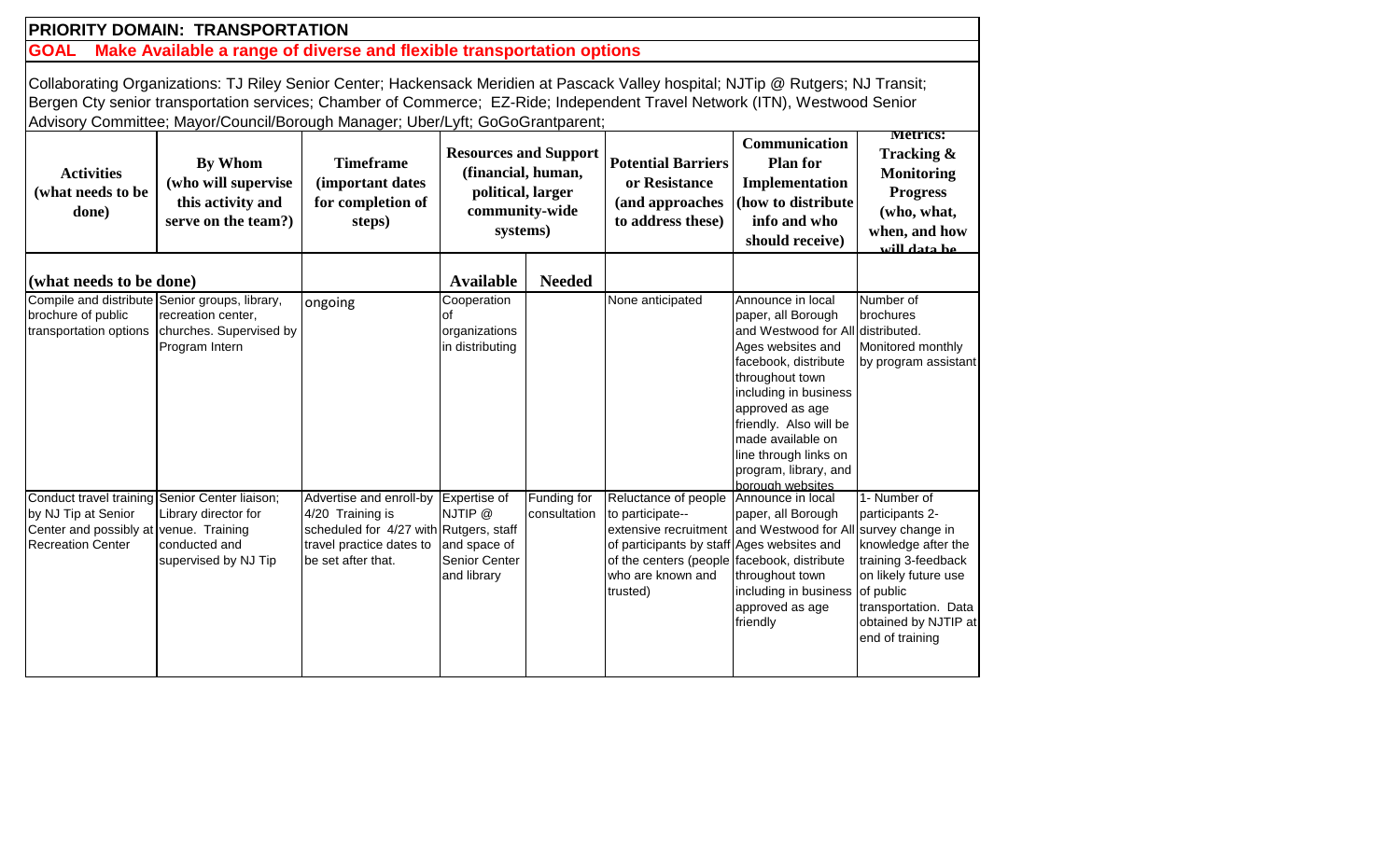| Recruit volunteers for<br>volunteer driving                                            | Work with ITN, Meals on Outreach campaign by<br>Wheels. Publicize                                                         | $7/30$                                                                           | Access to<br>community                                                         | Funding for                                            | No barriers to<br>printing flyers outreach are                                                                                                                                                                        | Announce in local<br>paper, all Borough                                                                                                                                                                                                                                       | Number of<br>volunteers applying                                                                                  |
|----------------------------------------------------------------------------------------|---------------------------------------------------------------------------------------------------------------------------|----------------------------------------------------------------------------------|--------------------------------------------------------------------------------|--------------------------------------------------------|-----------------------------------------------------------------------------------------------------------------------------------------------------------------------------------------------------------------------|-------------------------------------------------------------------------------------------------------------------------------------------------------------------------------------------------------------------------------------------------------------------------------|-------------------------------------------------------------------------------------------------------------------|
| services                                                                               | opportunity through<br>churches, recreation<br>center, senior housing,<br>Borough-Supervised by<br>Mary Lyons Kim, ITN    |                                                                                  | resources and<br>potential<br>volunteers                                       |                                                        | anticipated but<br>recruiting volunteers<br>is challenging.<br>Outreach through<br>trusted local<br>institutions where<br>people realize they<br>can help their<br>neighbors is a way of<br>overcoming<br>reluctance. | and Westwood for All and number<br>Ages websites and<br>facebook, distribute<br>throughout town<br>including in business<br>approved as age<br>friendly, churches.<br>Also will be made<br>available on line<br>through links on<br>program, library, and<br>borough websites | enrolled. To be<br>tracked monthly at<br>the end of the<br>volunteer campaign.<br>To be done by Mary<br>Lyons Kim |
| Explore extended<br>days/hours for<br>Borough van                                      | Gary Buchheister-<br>Recreation Dept.; Senior<br>Advis. Committee; Mayor for future year<br>Birkner andborough<br>council | Recommendations to<br>be prepared by 8/1/18<br>implementation                    | Expertise and<br>experience of<br>committee<br>members/<br>recreation<br>dept. | To be<br>outlined as<br>part of<br>recommenda<br>tions | To be outlined as part<br>of recommendations                                                                                                                                                                          | To be outlined as<br>part of<br>recommendations                                                                                                                                                                                                                               | Verify that<br>recommendations<br>are complete--done<br>by Senior Advisory<br>Committee                           |
| Explore feasibility of<br>town shuttle                                                 | Sr. Advis committee,<br>Recreation Director,<br>Council liaison, Mayor,<br>Borough manager,<br>Westwood PD                | Recommendations to<br>be prepared by 8/1/18<br>for future year<br>implementation | Expertise and<br>experience of<br>committee<br>members/<br>local<br>businesses | To be<br>outlined as<br>part of<br>recommenda<br>tions | To be outlined as part To be outlined as<br>of recommendations                                                                                                                                                        | part of<br>recommendations                                                                                                                                                                                                                                                    | Verify that<br>recommendations<br>are complete--done<br>by Senior Advisory<br>Committee                           |
| Advocate for<br>NJTransit expanding<br>route to reach doctors'<br>offices and hospital | Mayor, Transportation<br>Committee, Potentially<br>HUMC Pascack Valley.<br>Supervised- Jeanne<br>Martin                   | Prepare and submit<br>plan to NJTransit by<br>6/1                                |                                                                                |                                                        | This has been<br>previously proposed<br>and rejected.<br>However climate for<br>public transportation<br>has changed and Age<br><b>Friendly Initiative</b><br>gives backing to<br>request                             | Will be developed in<br>conjunction with<br><b>NJTransit once</b><br>approved.                                                                                                                                                                                                | Measure success in<br>obtaining bus route--<br>done by Eleanor<br>Frenkel                                         |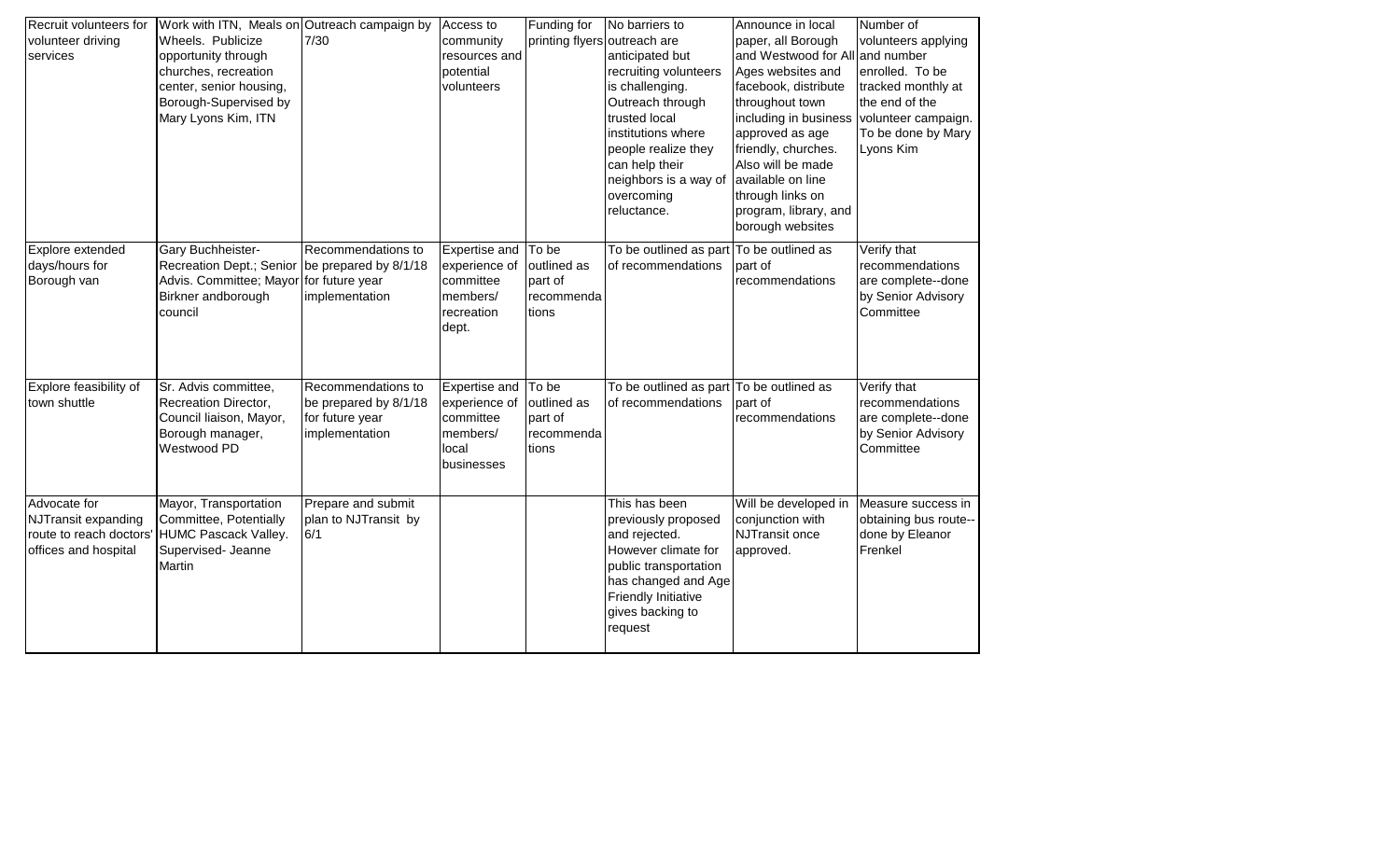| <b>Offer additional free</b>     | Sr. Advis committee and SAC exploring                                |                                    | WW4AA                     | Financial    | Council may not wish Announce in local |                                        | Metrics of ridership   |
|----------------------------------|----------------------------------------------------------------------|------------------------------------|---------------------------|--------------|----------------------------------------|----------------------------------------|------------------------|
| van services in                  | council liaison, Mayor,                                              | feasibility of expanding providing |                           | resources    | to fund additional                     | paper; press release; collected by Rec |                        |
|                                  | borough including on- Rec Director, TJRiley Sr services and deciding |                                    | consulting                | needed to    | service                                | website; facebook;                     | director. Will provide |
| Idemand services one Center dir. |                                                                      | what that will look like           | assistance                | increase     |                                        | email blast:                           | quarterly reports to   |
| day a week                       |                                                                      |                                    | and data                  | driver's     |                                        | Inewsletter                            | Mayor & Council as     |
|                                  |                                                                      |                                    | collection/anal hours and |              |                                        |                                        | well as WW4AA          |
|                                  |                                                                      |                                    | vsis of travel            | van          |                                        |                                        | steering committee     |
|                                  |                                                                      |                                    | surveys                   | utilization  |                                        |                                        |                        |
|                                  |                                                                      |                                    |                           | from present |                                        |                                        |                        |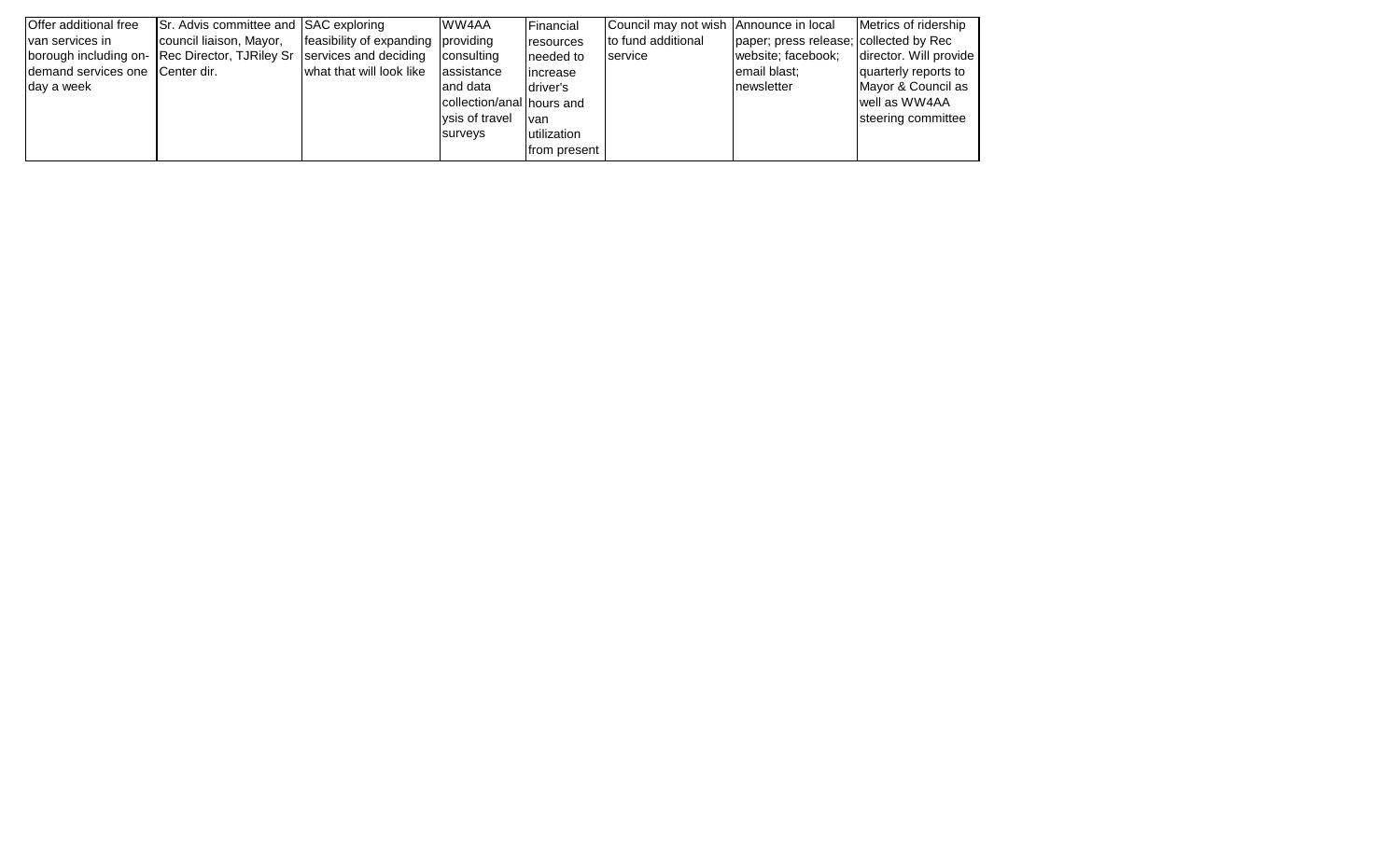| <b>Priority Domain: HOUSING</b>                                                                                                                                                                                                           |                                                                                           |                                                                     |                                                                                                       |                                                                                                    |                                                                                                                                                         |                                                                                                                                                               |                                                                                                                 |                                                                                                                                                  |                                                                                                                                                                                  |
|-------------------------------------------------------------------------------------------------------------------------------------------------------------------------------------------------------------------------------------------|-------------------------------------------------------------------------------------------|---------------------------------------------------------------------|-------------------------------------------------------------------------------------------------------|----------------------------------------------------------------------------------------------------|---------------------------------------------------------------------------------------------------------------------------------------------------------|---------------------------------------------------------------------------------------------------------------------------------------------------------------|-----------------------------------------------------------------------------------------------------------------|--------------------------------------------------------------------------------------------------------------------------------------------------|----------------------------------------------------------------------------------------------------------------------------------------------------------------------------------|
| Goal Promote and expand programs and policies that support affordable property maintenance and home<br>repair; aging in place                                                                                                             |                                                                                           |                                                                     |                                                                                                       |                                                                                                    |                                                                                                                                                         |                                                                                                                                                               |                                                                                                                 |                                                                                                                                                  |                                                                                                                                                                                  |
| Collaborating Organizations: Borough of Westwood Mayor & Council; Westwood Tax Office; Westwood Planning Board;<br>Westwood Zoning Board;, Bergen Volunteer Center (Chore Service), Visiting Homemaker Service, Local realtor, Rebuilding |                                                                                           |                                                                     |                                                                                                       |                                                                                                    |                                                                                                                                                         |                                                                                                                                                               |                                                                                                                 |                                                                                                                                                  |                                                                                                                                                                                  |
| Together                                                                                                                                                                                                                                  |                                                                                           |                                                                     |                                                                                                       |                                                                                                    |                                                                                                                                                         |                                                                                                                                                               |                                                                                                                 |                                                                                                                                                  |                                                                                                                                                                                  |
| <b>Activities</b><br>(what needs to be<br>done)                                                                                                                                                                                           | By Whom<br>(who will<br>supervise this<br>activity and<br>serve on the<br>team?)          | <b>Timeframe</b><br>(important dates<br>for completion of<br>steps) | <b>Resources and Support</b><br>(financial, human,<br>political, larger<br>community-wide<br>systems) |                                                                                                    | <b>Potential Barriers or</b><br><b>Resistance</b><br>(and approaches to<br>address these)                                                               | Communication Plan<br>for Implementation<br>(how to distribute)<br>info and who should<br>receive)                                                            | <b>Metrics &amp; Progress</b><br><b>Tracking</b><br>(who, what, when, and<br>how will data be<br>collected?)    | Progress as of<br>11/1/2018                                                                                                                      | <b>Plan for Year 3</b>                                                                                                                                                           |
| Prepare a report on<br>Housing Options,<br>Housing supports, and<br>issues of<br>implementation                                                                                                                                           | Bontemps will<br>supervise-Report<br>will be prepared by<br>David Kutnick of NJ<br>Future | First quarter of 2018                                               | Available<br>Expertise of<br>town manager<br>borough<br>planner and<br>mayor                          | <b>Needed</b><br><b>NJ Future</b><br>consultants;<br>Karen<br>Alexander<br>from Rutgers,<br>NJ-Tip | Zoning laws preclude<br>some options and others<br>are new ideas which will<br>need to be advocated<br>and supported in order<br>to have implementation | Report will be provided to Reviewed by Steering<br>Borough with general and Committee upon<br>specific<br>ecommendations for<br>Master Plan<br>considerations | completion.                                                                                                     | <b>Completed, April 2018</b>                                                                                                                     | Work with borough planning<br>board to Identify achievable<br>recommendations from report<br>and advocate for implementation<br>in next Master Plan review.                      |
| Advocate for<br>revisions to Master<br>Plan to allow more<br>flexible housing<br>zoning options                                                                                                                                           | Senior Advisory<br>Committee/ All<br>Ages<br>Ambassadors                                  | 2nd-4th quarters<br>2019                                            | Planning<br>Board; Mayor for<br>& Council;<br>Land Use<br>Board                                       | NJ Future<br>consulting                                                                            | Pushback from<br>residents who desire to making bodies by<br>maintain strict zoning<br>ordinances                                                       | Presentations to policy-<br>Ambassadors.                                                                                                                      | Ambassador input<br>within Planning process.<br>adopted policy changes<br>within Master Plan                    | Attenueu Fianning<br><b>Board meetings in</b><br>2018 to determine<br>level of readiness to<br>adopt age friendly<br>revisions to master<br>plan | <b>Attend meetings, lobby Zoning</b><br>Board for loosening of zoning<br>restrictions that are not age<br>friendly. Same with Planning<br><b>Board for Master Plan revisions</b> |
| Plan a community-wide Eleanor Frenkel will 3rd quarter 2017<br>program outlining<br>housing options                                                                                                                                       | supervise-<br>Committee will plan                                                         |                                                                     | Bergen<br>Volunteer<br>center liaisons determined                                                     | Speakers,<br>location to be                                                                        | none                                                                                                                                                    | Publicity for event shared<br>widely on social media,<br>newspaper ad, flyers                                                                                 | Plan completion to be<br>monitored Eleanor<br>Frenkel. Evaluation<br>forms collected at<br>conclusion of event. | <b>Completed, Nov.</b><br>2017                                                                                                                   | <b>Repeat housing event in 2nd</b><br>quarter of 2019                                                                                                                            |
| Compile and distribute<br><b>Housing Services</b><br>options brochure listing Will be updated and<br>available services<br>county and borough-<br>wide                                                                                    | L. Bontemps will<br>develop brochure.<br>maintained by<br>assitant manager                | 4th quarter 2018                                                    | n/a                                                                                                   | n/a                                                                                                | none                                                                                                                                                    | Posted on website, social Replenishment of<br>media. Brochures<br>housed in library,<br>community center,<br>borough hall, senior<br>center.                  | brochures on monthly<br>basis will indicate if they<br>are of interest to older<br>residents.                   | <b>Completed Dec.</b><br>2017                                                                                                                    | <b>Make ongoing revisions as</b><br>needed                                                                                                                                       |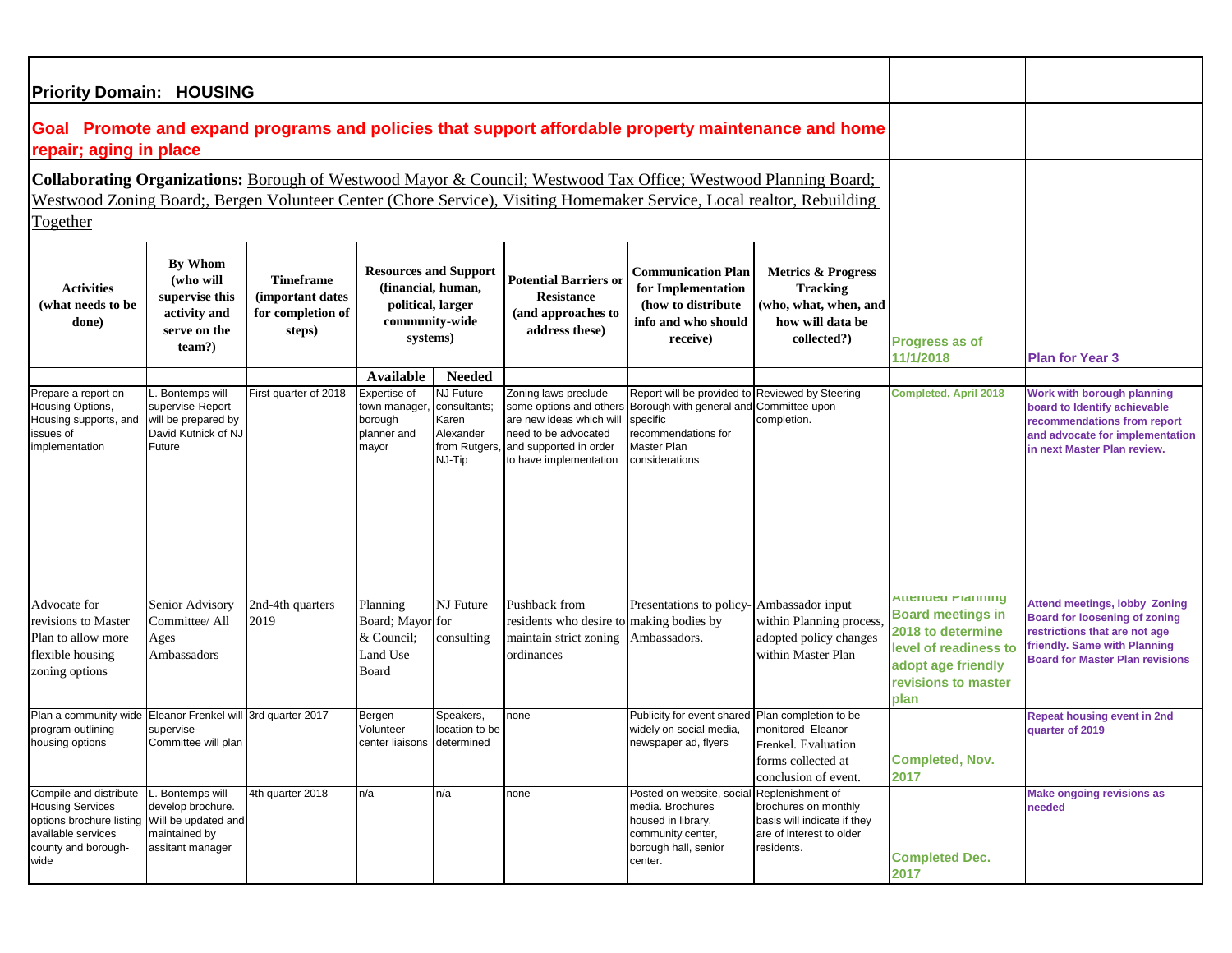| <b>Priority Domain:</b><br><b>OUTDOOR SPACES &amp; BUILDING</b>                                                           |                                                                                                                                                             |                                                                         |                                                                                                 |                                                                                                                |                                                                                                                                                                                                |                                                                                                                                                          |                                                                                                          |                                                                                                                                                                                                                                                                        |                                                                               |
|---------------------------------------------------------------------------------------------------------------------------|-------------------------------------------------------------------------------------------------------------------------------------------------------------|-------------------------------------------------------------------------|-------------------------------------------------------------------------------------------------|----------------------------------------------------------------------------------------------------------------|------------------------------------------------------------------------------------------------------------------------------------------------------------------------------------------------|----------------------------------------------------------------------------------------------------------------------------------------------------------|----------------------------------------------------------------------------------------------------------|------------------------------------------------------------------------------------------------------------------------------------------------------------------------------------------------------------------------------------------------------------------------|-------------------------------------------------------------------------------|
| Goal: Advocate for improved public amenities                                                                              |                                                                                                                                                             |                                                                         |                                                                                                 |                                                                                                                |                                                                                                                                                                                                |                                                                                                                                                          |                                                                                                          |                                                                                                                                                                                                                                                                        |                                                                               |
| Recreation Department; Coalition Partners; Rotary of Greater Westwood                                                     |                                                                                                                                                             |                                                                         |                                                                                                 |                                                                                                                |                                                                                                                                                                                                | Collaborating Organizations: Mayor and Council; Westwood Department of Public Works; Borough Engineer; Westwood for All Ages Ambassadors; Westwod        |                                                                                                          |                                                                                                                                                                                                                                                                        |                                                                               |
|                                                                                                                           |                                                                                                                                                             |                                                                         |                                                                                                 |                                                                                                                |                                                                                                                                                                                                |                                                                                                                                                          |                                                                                                          |                                                                                                                                                                                                                                                                        |                                                                               |
| <b>Activities</b><br>(what needs to be done)                                                                              | <b>By Whom</b><br>(who will supervise<br>this activity and serve<br>on the team?)                                                                           | <b>Timeframe</b><br>(important dates<br>for completion of<br>steps)     | <b>Resources and Support</b><br>(financial, human, political, larger<br>community-wide systems) |                                                                                                                | <b>Potential Barriers or</b><br><b>Resistance</b><br>(and approaches to<br>address these)                                                                                                      | <b>Communication Plan for</b><br>Implementation<br>(how to distribute info and<br>who should receive)                                                    | Metrics: Tracking &<br><b>Monitoring Progress</b><br>(who, what, when, and<br>how will data be           | Progress as of<br>11/1/2018                                                                                                                                                                                                                                            | <b>Plan for Year 3</b>                                                        |
|                                                                                                                           |                                                                                                                                                             |                                                                         | Available                                                                                       | Needed                                                                                                         |                                                                                                                                                                                                |                                                                                                                                                          |                                                                                                          |                                                                                                                                                                                                                                                                        |                                                                               |
| Advocate for audit of existing<br>parks for benches, restrooms,<br>cleanliness, maintenance and<br>identify "quick fixes" | Proj Mgr; Rec director<br>DPW; volunteers                                                                                                                   | 2nd Qtr. 2019                                                           | All Ages Ambassador Grant funding for<br>volunteers                                             | audit                                                                                                          | Perceived need by Borough<br>may be low. Will provide<br>photo evidence from<br>ambassadors if needed.                                                                                         | Interaction with borough officials;<br>recruit & train volunteers through<br>schools and media                                                           | Track # of improvements<br>needed, # of improvements<br>completed. Coordinator,<br>volunteers. DPW staff | n/a                                                                                                                                                                                                                                                                    | ongoing                                                                       |
| Advocate for benches on maior<br>thoroughfares and central<br>business district for resting to<br>promote walkability     | Proj Mgr; Councilperson<br>Murphy; Borough<br>Engineer; DPW; WW4AA<br>volunteers; Westwood<br>Rotary                                                        | 1st qtr 2019, ongoing Residents walk                                    | around<br>neighborhoods to<br>identify locations for<br>benches                                 | Borough has bench<br>donation program<br>that enables<br>residents to<br>"purchase" on behalf<br>of loved ones | This project depends on<br>borough to install benches.<br>We can't foresee how this<br>will fall in their<br>DPW/construction priorities                                                       | Residents specify locations for<br>benches. Information passed along<br>to Council and Engineer. Project<br>promoted in local press and social<br>media. | <b>Track number of new</b><br>benches installed in<br>Westwood                                           | <b>Assessing for Engineer</b><br>and Chamber where<br>benches are needed for<br>resting                                                                                                                                                                                | Will track progress and<br>remind borough to follow up<br>and install benches |
| Coordinate a Walking Tour of<br>Central Business District to<br>promote walkability                                       | Asst. Proj. Mgr., Historical Summer, 2019<br>Society, Chamber of<br>Commerce: Ambassadors                                                                   |                                                                         | older residents have<br>relevant information                                                    | Historical Society and Maps will be provided None foreseen<br>for "walkers"                                    |                                                                                                                                                                                                | Promote via blast emails and<br>newspaper publicity                                                                                                      | Number of residents who<br>participate                                                                   | Laying the groundwork for<br>a walking tour with the<br><b>Historical Society and</b><br>Chamber as well as local<br>residents who did this<br>years ago.                                                                                                              | <b>Will conduct Walking Tour in</b><br><b>Fall 2019</b>                       |
| Encourage implementation of<br><b>Walkability Study</b><br>recommendations                                                | Project Mgr advocate with<br>Borough Engineer; Mayor;<br>Borough Manager,<br>Council                                                                        | 2nd Qtr. 2019<br>ongoing                                                | Info about Complete<br>Streets; City planning<br>materials                                      |                                                                                                                | Borough may recognize<br>need but not have political<br>will to implement due to<br>costs (Share data from<br>surveys & focus groups plus<br>input from Coalition<br>partners; be persistent.) | Interaction with Mayor, Council,<br><b>City Engineer</b>                                                                                                 | Number of direct interactions<br>on this topic                                                           | <b>Provided City Engineer</b><br>with Complete Streets<br><b>Manual from State of NJ.</b><br><b>Consulting with newly-</b><br>appointed Business<br><b>Development Special</b><br><b>Improvement District (SID)</b><br>on age-friendly elements in<br>2014 Master Plan | Continue in Yr 3                                                              |
| Explore development of All<br>Ages outdoor fitness equipmen<br>for major borough park                                     | Westwood Rec Dir., Taub<br>Foundation, RWJ<br>Foundation; Corporate<br>sponsors & volunteers,<br>Coalition Partners.<br>Rebuilding Together North<br>Jersey | Submit grant<br>proposal for funding,<br>Spring 2018. RWJ<br>Foundation | Space available in<br>Westvale Park;<br>Strong support for<br>idea from municipal<br>leaders    | Funding, support of<br>utilities (heavy<br>equipment),<br>corporate and<br>community volunteers                | Denial of permission, lack of<br>funding to implement                                                                                                                                          | Broad PR to generate interest,<br>raise funds and recruit volunteers;<br>also progress on building project<br>and building day                           | Funds raised; volunteers<br>involved; corporate and<br>funding partners involved.                        | <b>RWJ Foundation grant</b><br>application denied. Project<br>on hold until other funding<br>sources can be secured.<br><b>Rec department director</b><br>applying for county<br>funding                                                                               | <b>Continue to seek out funding</b><br>opportunities to implement.            |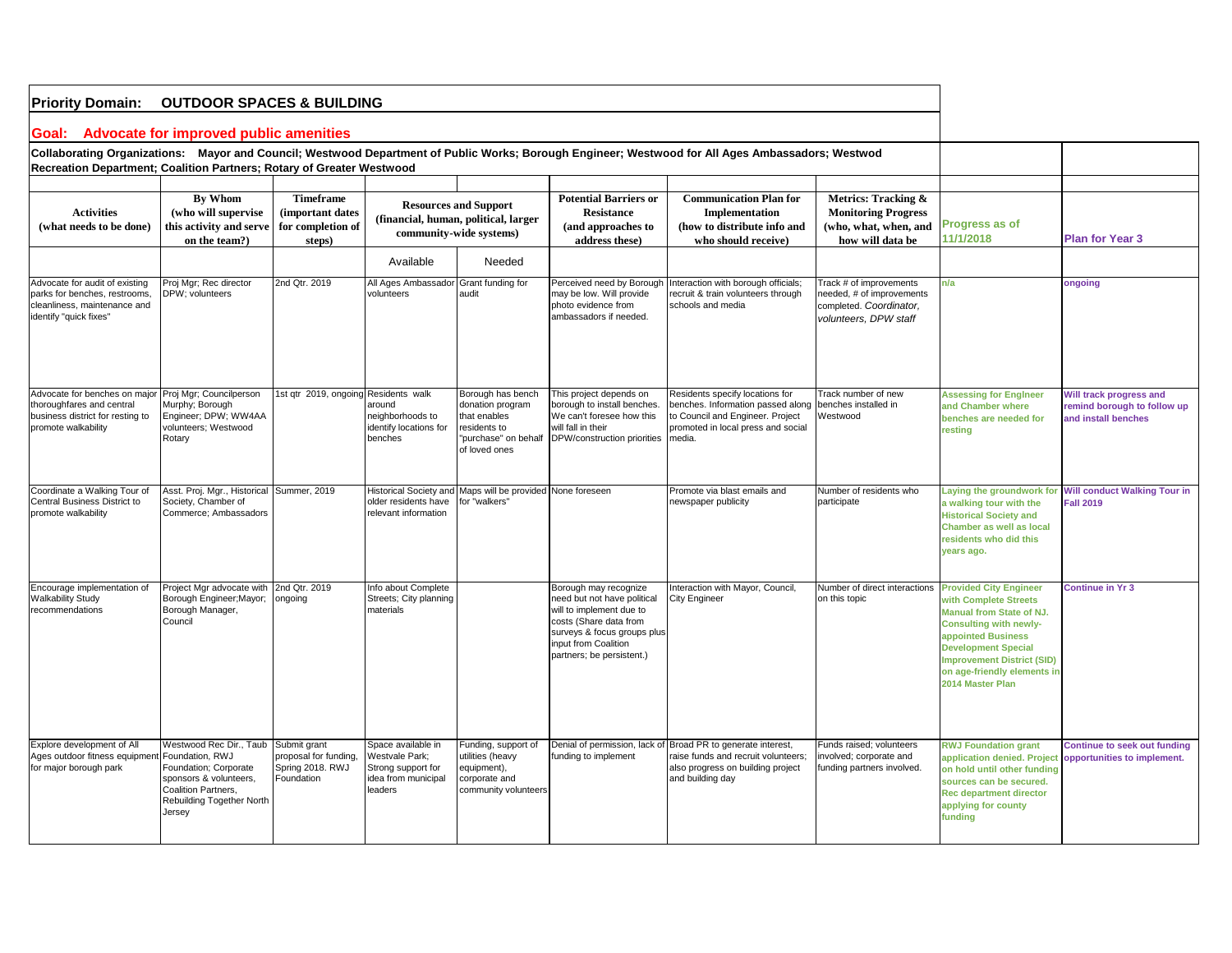| <b>GOAL</b> Enhance Pedestrian Safety                                                                                                                                           |                                                                                                                                                                                                                                                                                                                                                                                      |                                                                                                                                                                   |                                                                                                                                                                                |                                                                                                        |                                                                                                                                                                                                                                                                                             |                                                                                                                                                             |                                                                                                                                                                                  |                                                                                   |                                                                                                                      |
|---------------------------------------------------------------------------------------------------------------------------------------------------------------------------------|--------------------------------------------------------------------------------------------------------------------------------------------------------------------------------------------------------------------------------------------------------------------------------------------------------------------------------------------------------------------------------------|-------------------------------------------------------------------------------------------------------------------------------------------------------------------|--------------------------------------------------------------------------------------------------------------------------------------------------------------------------------|--------------------------------------------------------------------------------------------------------|---------------------------------------------------------------------------------------------------------------------------------------------------------------------------------------------------------------------------------------------------------------------------------------------|-------------------------------------------------------------------------------------------------------------------------------------------------------------|----------------------------------------------------------------------------------------------------------------------------------------------------------------------------------|-----------------------------------------------------------------------------------|----------------------------------------------------------------------------------------------------------------------|
| Conduct Walkability<br>Assessment. Pedestrian<br>Safety education will potentially<br>be a separate event--this is in<br>planning discussion.                                   | Conducted by staff of<br>Rutgers under a grant by<br>NJ DOT. Date and details<br>are being worked out at<br>this time, team will include<br>Transportation committee-<br>Participants to be recruited<br>by Tricia Mueller of Senior<br>Center and other<br>committee members.<br>Participants will also<br>include representatives of<br>Westwood government,<br>police department, | Event will be<br>scheduled for June.<br>Details of timing and<br>preparation are in<br>process.                                                                   | Program to be<br>organized and<br>implemented by<br>consultant from Civic<br>Eye Collaborative.<br>Space and staff of<br>Senior Center.<br>Support of municipal<br>government. | Funding for flyers,<br>training materials and<br>refreshments--these<br>potentially will be<br>donated | Poor weather--will have<br>alternate date                                                                                                                                                                                                                                                   | Disseminate throughout the<br>community--press release, social<br>media, churches, flyers in stores,<br>senior and recreation center.<br>municipal building | 1- Attendance 2-<br>Questionnaires regarding<br>knowledge gained at the end<br>of the event. Conducted by<br>Program Intern                                                      | Completed 3rd gtr. 2017                                                           | Advocate for implementation of<br>highest need areas identified in<br>report.                                        |
| Install pedestrian flags in<br>identified crossings                                                                                                                             | Local girl scout troop to<br>initiate; DPW will install,<br>supervised by Borough<br>Administrator                                                                                                                                                                                                                                                                                   | Obtain flags by 7/14;<br>install by 9/12                                                                                                                          | Community funding;<br>staff of DPW and<br>municipal<br>government                                                                                                              | funding for costs not<br>covered                                                                       | Concern regarding theft/los<br>of flags and misuse. Will<br>relay information about<br>positive experiences of<br>Ridgewood and other<br>successful communities.                                                                                                                            | s Media event to create public<br>awareness                                                                                                                 | 1- Verify that flags installed<br>as planned 2- Compare<br>statistics on pedestrian<br>accidents pre and post<br>installation. Stats compiled by<br><b>Westwood Police</b>       | Completed 1st qtr 2018                                                            | Replace flags as needed.<br>Identify additional crossing areas<br>of high need. All Ages<br>Ambassadors to complete. |
| Conduct information campaign<br>about flags                                                                                                                                     | Borough, Chamber of<br>Commerce, Library, Senior demonstrating use of<br>Center, Recreation Center.<br>churches, Supervise--<br>.Bontemps                                                                                                                                                                                                                                            | Educational video<br>flags on initiative FB<br>page and website;<br>local cable access<br>media channel                                                           | staffing, location for<br>event                                                                                                                                                | Media involvement,<br>printing costs                                                                   | Need to ensure these are<br>used appropriately--<br>extensive explanations<br>needed and media<br>coverage to promote<br>awareness                                                                                                                                                          | Press release for general public,<br>ongoing displays at library,<br>churches, centers, and age friendly<br>businesses                                      | Community feedback to<br>video: utilization of flags<br>reported by Chamber of<br>Commerce businesses in<br>CBD to project manager                                               | Completed 2nd gtr. 2018                                                           |                                                                                                                      |
| Plan additional remediation<br>based on results of walkability<br>study                                                                                                         | DPW. Police. Borough<br>Council, Transportation<br>Committee, supervise-<br>Borough Administrator                                                                                                                                                                                                                                                                                    | Plan by early August                                                                                                                                              | Staffing--expertise<br>and ability to effect<br>changes                                                                                                                        | To be determined                                                                                       | need approval for activities<br>especially if they include<br>County roads. This can<br>greatly prolong the process.<br>Costs will need to be<br>considered.                                                                                                                                | Plans will be presented to Borough<br>Council.                                                                                                              | 1-plan completion. Monitored<br>by Borough Administrator                                                                                                                         | <b>Temporarily on hold</b>                                                        |                                                                                                                      |
| Conduct walkability sidewalk<br>audit to identify high fall risk<br>areas and communicate them<br>to borough's Ped Safety council Asst. Project Mgr. Jodi<br>liaison for action | All Ages Ambassadors;<br>volunteers from school<br>PTOs; - supervised by<br>Murphy                                                                                                                                                                                                                                                                                                   | Develop Checklist by<br>Oct. 2018. Train<br>Ambassadors in Oct.<br>Recruit other<br>Volunteers through<br>remainder of 2018<br>and early 2019 via<br>social media | All Ages<br>Ambassadors; some<br>but not all council<br>members; mayor                                                                                                         |                                                                                                        | Political will may not be<br>present for enforcing<br>equlations requiring<br>property owners to<br>emediate hazardous<br>sidewalks. Research<br>alternative funding<br>examples that might be<br>used for making repairs,<br>e.g. the Livingston Cost-<br>Share Sidewalk Repair<br>Program | Communicate findings with Town<br>leadership, outreach with<br>information to owners of affected<br>properties.                                             | Areas identified in need of<br>repairs will be kept in<br>spreadsheet and noted when<br>repairs made.                                                                            | Checklist developed in 3rd<br>gtr 2018. Ambassador<br>training in December 2018   | Present data to mayor and<br>council by 3rd qtr. 2019 along<br>with recommendations                                  |
| Conduct pedestrian safety<br>training for older residents                                                                                                                       | Westwood Police Dept.,<br>AAA, NJ TIP - supervised<br>by L. Bontemps                                                                                                                                                                                                                                                                                                                 | Schedule sessions;<br>advertise dates;<br>engage community<br>leaders in promoting                                                                                | <b>Westwood Police</b><br>chief for approval and<br>scheduling officers to<br>present                                                                                          |                                                                                                        | Attendance may be low if<br>topic isn't perceived as<br>being important and<br>relevant enough.                                                                                                                                                                                             | Disseminate throughout the<br>community--press release, social<br>media, churches, flyers in stores,<br>senior and recreation center,<br>municipal building | Evaluation forms; changes in<br>pedestrian behavior; greater<br>awareness of need for safe<br>driving practices; fewer<br>pedestrian strikes as<br>measured by police statistics | Four sessions were held in<br>various venues during 1st<br>and 2nd quarters, 2018 | Additional sessions will be<br>scheduled for 2019                                                                    |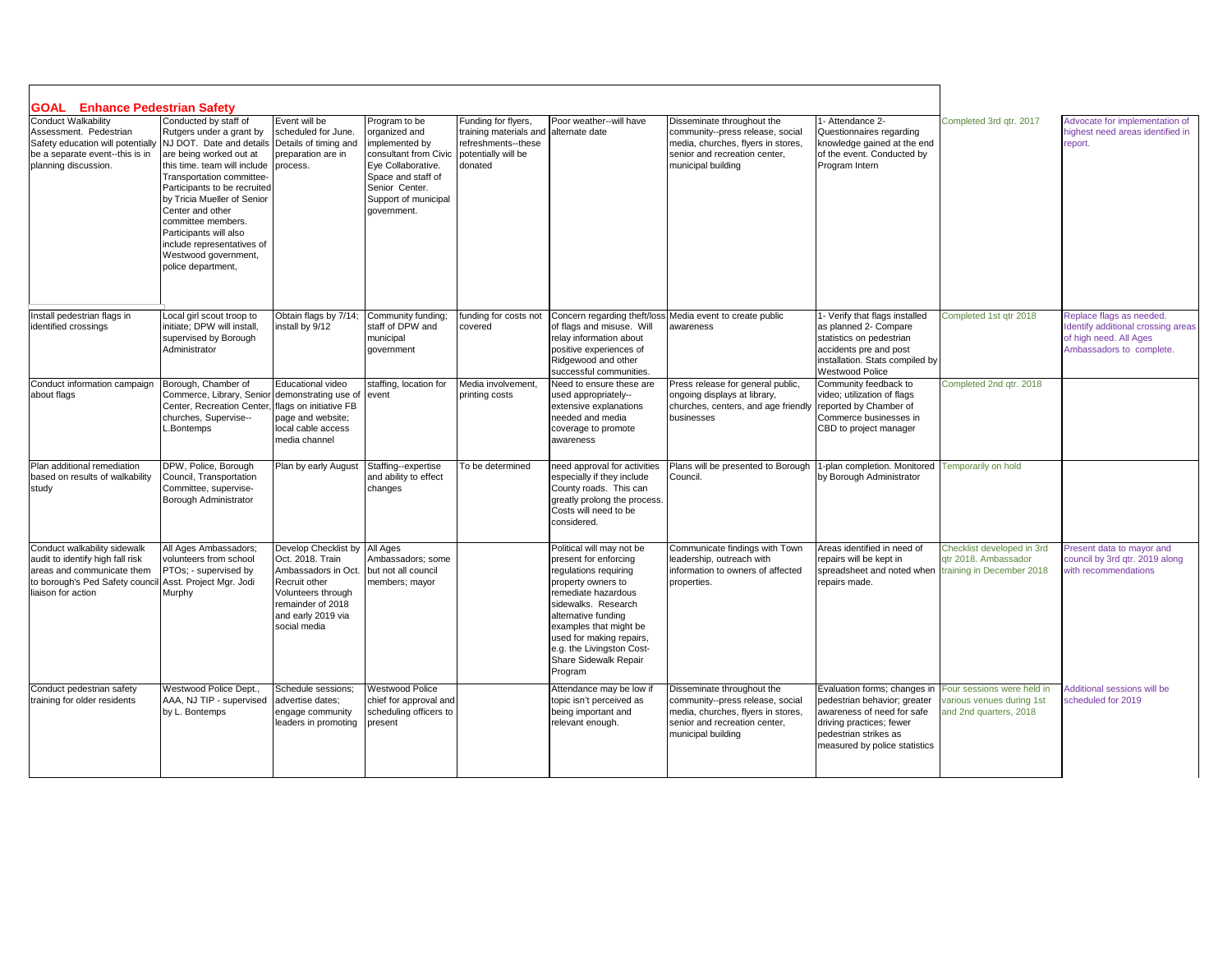| Distribute reflective safety | Westwood for All Ages,                                                                                      |      | Schedule events for Funding to purchase Westwood Police |          | Some may not wish to                             | School PTO, Senior Center, Press   Observations by Westwood     |                              |  |
|------------------------------|-------------------------------------------------------------------------------------------------------------|------|---------------------------------------------------------|----------|--------------------------------------------------|-----------------------------------------------------------------|------------------------------|--|
| vests and other gear to      | Ambassadors, Westwood Spring and Summer, Imaterials from Taub chief for approval and where vests because of |      |                                                         |          |                                                  | Releases, Local cable access tv,                                | <b>PD.</b> local businesses. |  |
| residents who attend         | PD, local businesses,                                                                                       | 2019 | foundation grant                                        |          | scheduling officers to how they might look. Will | churches, flyers in stores, municipal schools of people wearing |                              |  |
| pedestrian safety awareness  | schools - supervised by L.                                                                                  |      |                                                         |          | assist with community need to have a variety of  | <b>building</b>                                                 | reflective gear. Will report |  |
| events                       | Bontemps                                                                                                    |      |                                                         | outreach | other reflective options that                    |                                                                 | observations online to all   |  |
|                              |                                                                                                             |      |                                                         |          | can be used to make                              |                                                                 | ages manager.                |  |
|                              |                                                                                                             |      |                                                         |          | pedestrians visible.                             |                                                                 |                              |  |
|                              |                                                                                                             |      |                                                         |          | especially at night.                             |                                                                 |                              |  |
|                              |                                                                                                             |      |                                                         |          |                                                  |                                                                 |                              |  |
|                              |                                                                                                             |      |                                                         |          |                                                  |                                                                 |                              |  |